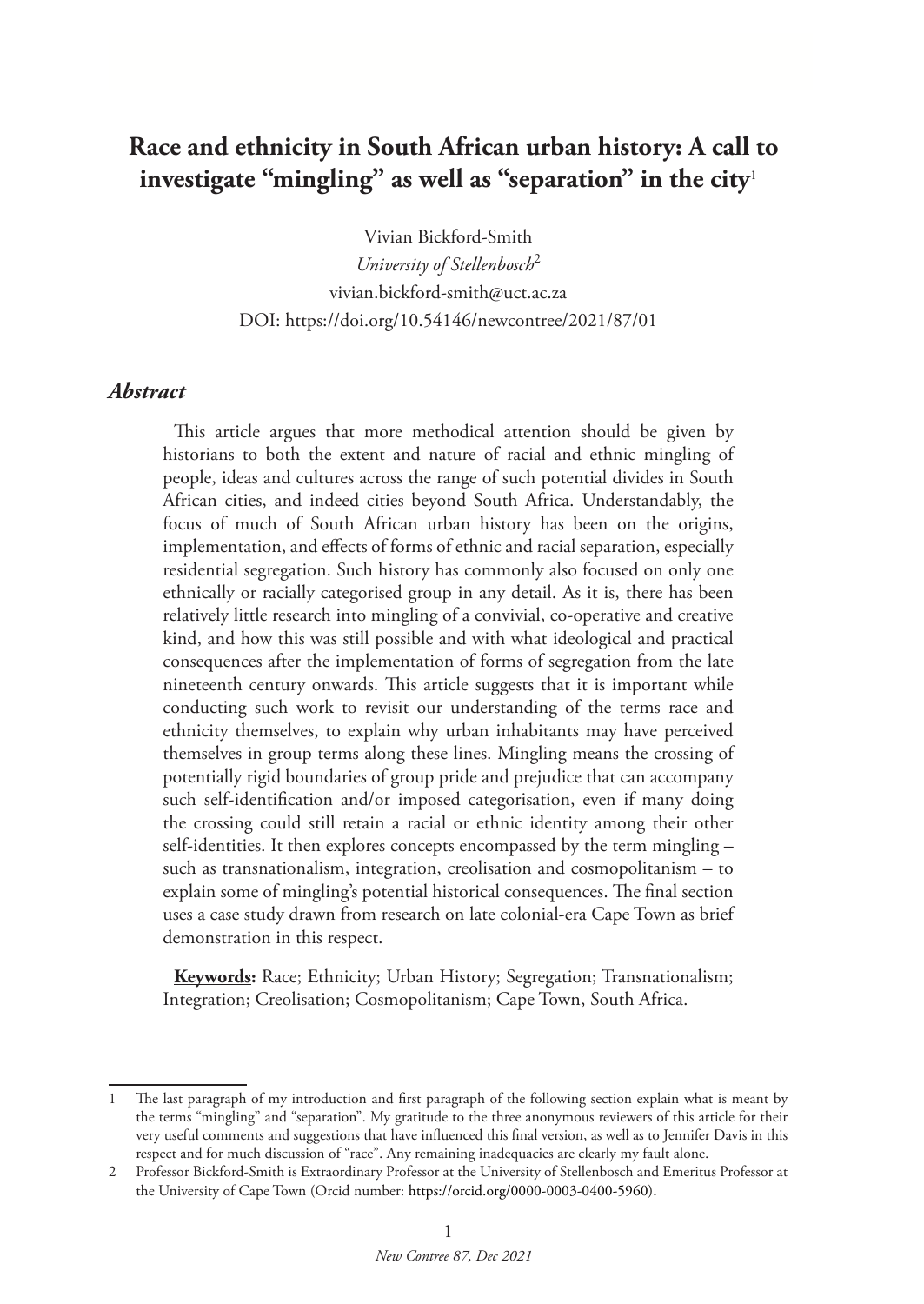#### **Introduction**

Most urban historiography, for South Africa as well as globally, has focused either on racial and ethnic separation or on the mingling of members of different groups along these potential divides. Seldom, it seems, is equal attention given to both in the same study. Even though establishing the extent of urban separation within a city would seem to be impossible without equivalent consideration of the amount, nature and consequences of any mingling that might co-exist with separation, and vice versa. For instance, one consequence of forms of mingling might be, over time, to reduce or even undermine separation of people, cultures, and ideas: not least by challenging and offering an alternative to in-group beliefs, national ideology or social practices that had explained and promoted more rigid separation in the first place. Likewise, extreme forms of separation that encompass not only the residential but almost every conceivable variety of the social – as in apartheid legislation that attempted to impose cradle to grave separation in everyday urban South Africa – were intended to make physical mingling other than at the workplace (where it would be in racially hierarchical fashion) all but impossible; thereby to limit its potential to subvert separation ideology, making (over time) the practise of separation and "reality" of ethnic or racial difference seem natural.

This leads to questions of how and where in a highly separated city mingling could still happen (openly or in secret), who was involved, why, what transpired and with what results. These are questions that are informing my current research on cooperative and creative encounters across racial barriers in the apartheid city. The aim of this article though, is to introduce a more general case for studying mingling alongside separation, with attendant definitions of these terms as well as some they encompass. Having done so, it will conclude by revisiting earlier research on late nineteenth and early twentieth-century Cape Town by way of brief demonstration.

 This earlier research had not made the relationship between mingling and separation its central concern. Its main aim instead was to explain the growth of separation and the creation and/or maintenance of accompanying racial and ethnic identities through the hierarchical and spatial barriers that helped promote them. Far less attention was directed to mingling and its consequences, though its continued if more limited existence was noted and examples provided. So, the purpose here is to suggest briefly what the extent, nature and significance of mingling consisted of for this place and period. Thereby, to begin to demonstrate the potential of more thoroughly studying this phenomenon for South African cities in whatever period; or indeed for cities in any other part of the world with histories of ethnic or racial separation.

Within separation historiography globally, scholars have written about the likes of colonial Dual Cities and segregation in colonial Africa including pre-apartheid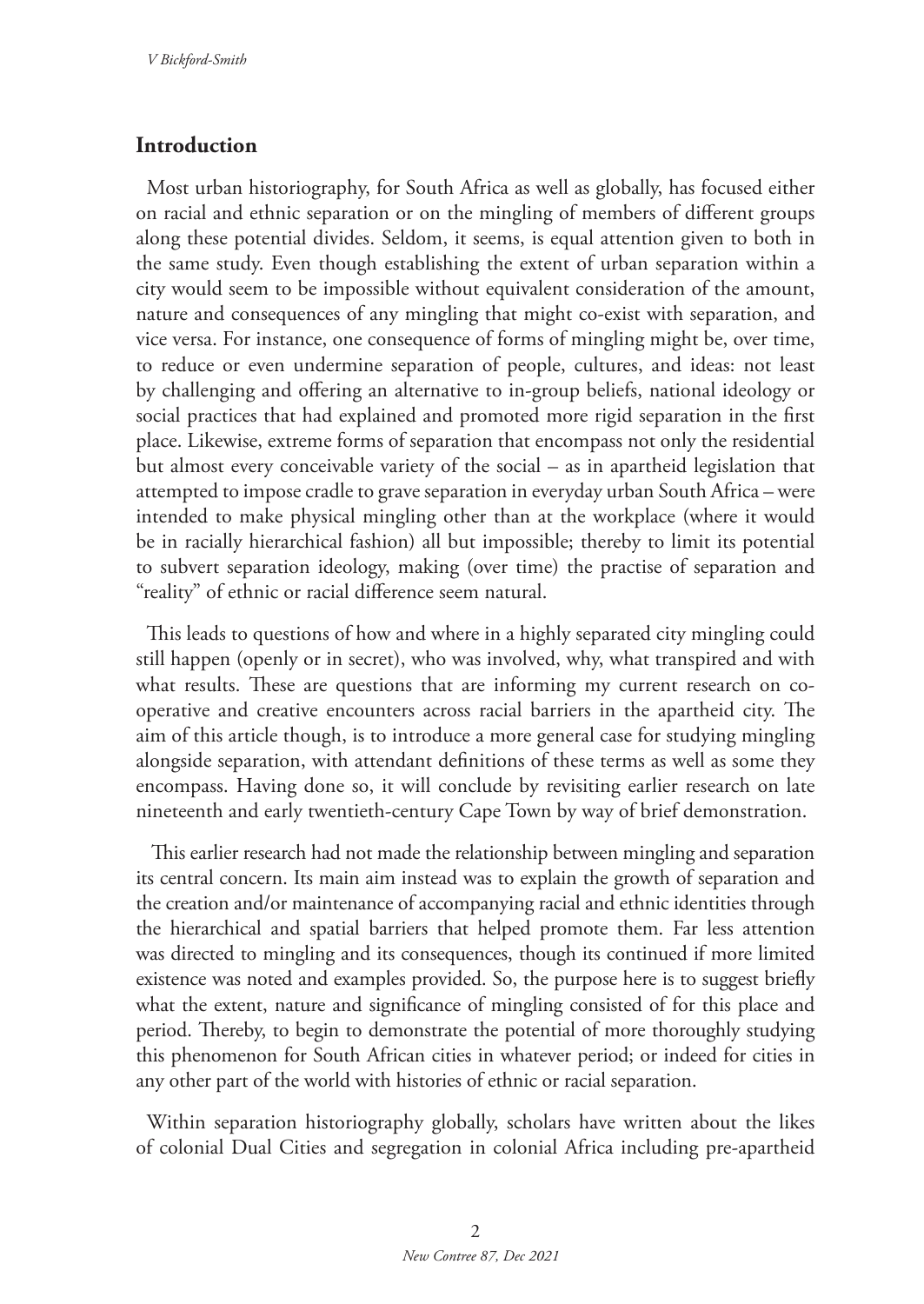South Africa.3 In the twenty-first century, there has also been a growing literature on Divided Cities – places of recurring ethnic conflict – like Beirut, Mostar, Belfast and Jerusalem.<sup>4</sup> Also on separation, by way of socio-economic exclusion, whether in supposedly cosmopolitan metropolises like Paris or post-apartheid Johannesburg, to cite but two examples.5

Historiography such as this has considerably outweighed that on mingling, it would seem.6 This is evident, unsurprisingly, for South African urban historiography, if more so before 1994 than after.7 Much of the pre-1994 work explored in impressively thorough fashion the origins and history of urban (if mainly residential) racial segregation, "Native" administration, township culture, consciousness and resistance.<sup>8</sup> With notable exceptions – such as work on pre-industrial Cape Town, early socialist

<sup>3</sup> CH Nightingale*, Segregation: A global history of divided cities* (Chicago and London, University of Chicago Press, 2012), provides a magisterial synthesis of existing scholarship amid his own original insights into urban separation on a global scale.

<sup>4</sup> Nightingale's focus is more on racial segregation than on what might be described as ethnically separated and conflicted cities. For these, see for instance: AC Hepburn, *Contested cities in the modern west* (Basingstoke, Palgrave Macmillan, 2004); J Calame and E Charlesworth, *Divided cities: Belfast, Beirut, Jerusalem, Mostar and Nicosia* (Philadelphia, University of Philadelphia Press, 2009).

<sup>5</sup> For a very readable article on the history and twenty-first century-problems of Parisian banlieues, see M Angelil and C Siress, "The Paris banlieue: Peripheries of inequality", *Journal of International Affairs*, 65(2), 2012, pp. 57-67. MJ Murray, *Taming the disorderly city: The spatial landscape after apartheid* (New York, Cornell University Press, 2008) takes an almost entirely pessimistic view of continued and extensive social and economic exclusion. For two collections that are somewhat less pessimistic but give due weight to social exclusion see R Tomlinson, RA Beauregard, L Bremner and X Mangcu (eds.), *Emerging Johannesburg: Perspectives on the post-apartheid city* (New York and London, Routledge, 2003); and J Beall, O Crankshaw and S Parnell, *Uniting a divided city: Governance and social exclusion in Johannesburg* (New York and London, Routledge, 2002).

<sup>6</sup> It seems that historical research is far overshadowed in this respect by (relatively) contemporary studies by nonhistorians. Much of the historiography that exists focuses on either "mixed" marriage or miscegenation patterns or examination or observation of degrees of residential integration. Neither of these phenomena of course preclude concomitant existence of enduring racial prejudice, as recent work on Latin America has confirmed. A useful multi-book review essay here, albeit not confined to the urban, is P Wade, "Racism and race mixture in Latin America", *Latin American Research Review*, 52(3), 2017, pp. 277-485. For South Africa, much work is on the pre-industrial Cape colonial era before increased segregation in the late nineteenth century. Two detailed studies for Cape Town in this respect are VC Malherbe, "Illegitimacy and family formation in colonial Cape Town, to c.1850", *Journal of Social History*, 39(4), 2006, pp. 1153-1176; and G Groenewald, '"A mother makes no bastard': Family law, sexual relations and illegitimacy in Dutch colonial Cape Town, c.1652-1795", *African Historical Review*, 39(2), 2007, pp. 58-90. For an overview social history of pre-colonial Cape Town, see N Worden, E van Heyningen and V Bickford-Smith, *Cape Town: The making of a city* (Cape Town, David Philip, 1998). A rare exploration of the relationship between mingling and residential segregation, albeit for the United States in the last decade of the twentieth century, is SR Holloway, R Wright and M Ellis, "The racially fragmented city? Neighbourhood racial segregation and diversity jointly considered", *The Professional Geographer*, 64(1), 2012, pp. 63-82.

<sup>7</sup> V Bickford-Smith, "Urban history in the new South Africa: Continuity and innovation since the end of apartheid", *Urban History*, 35(2), 2008, pp. 288-315.

<sup>8</sup> P Maylam, "Explaining the apartheid city: 20 years of urban historiography", *Journal of Southern African Studies,* 21(1), 1995, pp. 19-38, provides an excellent overview of much of this work with its own original insights, not least into whether material or ideological factors were more important in explaining segregation. Maylam leans towards favouring material factors, though it would seem safe to conclude that material and ideological factors are usually entangled. See also MW Swanson, "The sanitation syndrome: Bubonic Plague and urban native policy in the Cape Colony, 1900-1909", *Journal of African History,* 18(3), 1977, pp. 387-410, which provides a pioneering argument for taking ideology seriously in explaining segregation.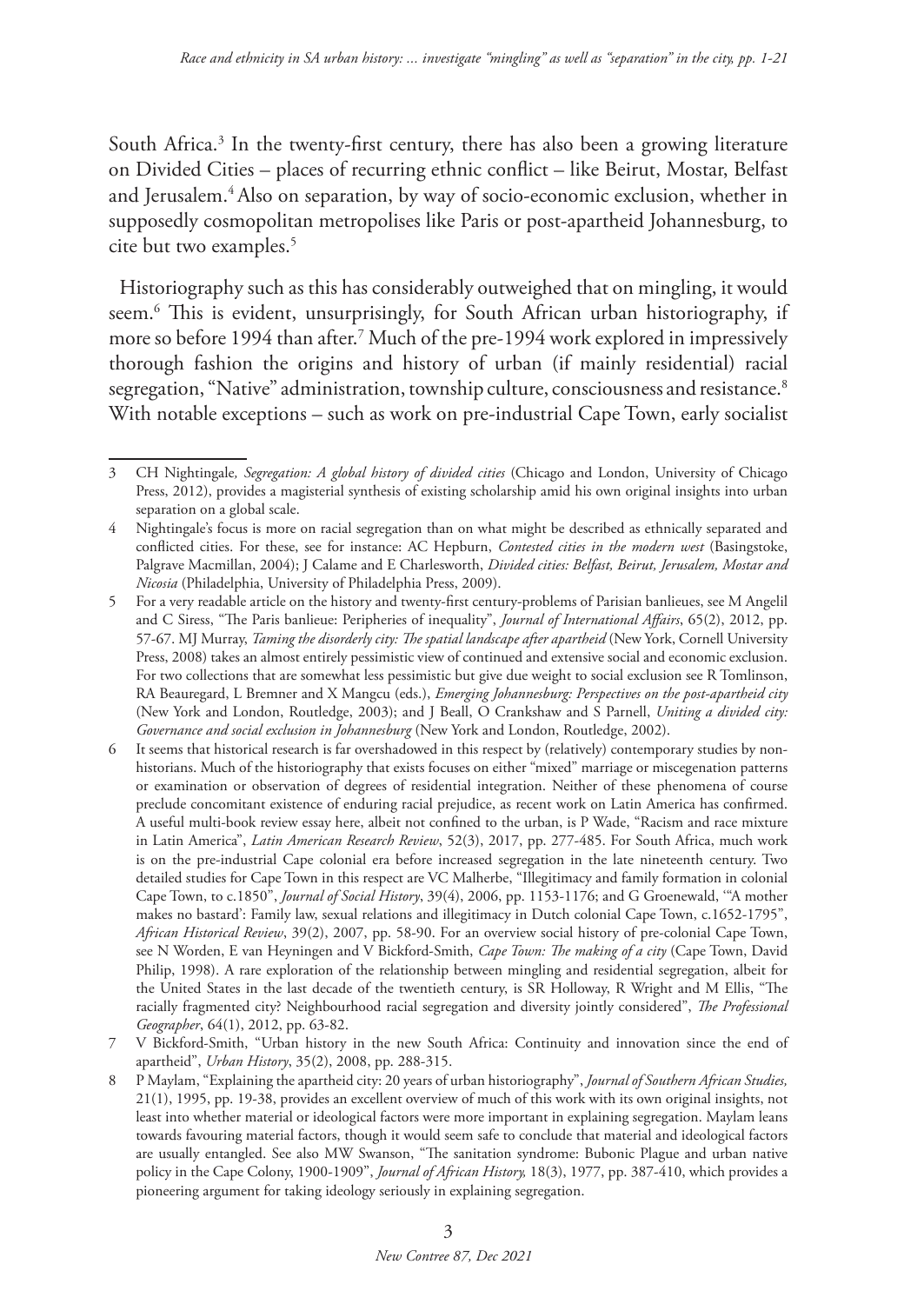movements or the South African Communist Party – there was little on the nature and consequences of (especially social) mingling. Albeit this may have been noted for (themselves exceptional) places like District Six (Cape Town) or Sophiatown (Johannesburg), destroyed under apartheid, not least by ex-residents themselves.

My use of the term mingling here, as with separation, is because of its utility as another catch-all expression for different words used by scholars to describe processes and attitudes for what can be connected, overlapping or distinct phenomena. In the case of mingling, these are phenomena that have led to the mixing of people, cultures, ideas, and material objects within cities, and what has resulted from this. Words to describe such phenomena, ones deployed below, include transnationalism, integration, creolisation, and cosmopolitanism perceived as either neutral or positive in social effect.This is in contrast to how mingling, or intermingling, have sometimes been used in everyday language in South Africa or elsewhere in disapproving fashion by racial nationalist proponents of separation, and thereby of racial or ethnic "purity".

### **Revisiting definitions of ethnicity and race**

Like mingling, separation is a term seldom used by urban historians, but usefully encompasses the range of ways in which cities have been divided along lines of ethnicity or race even when such divides are not part of legislated segregation. Human history has after all suggested that *homo sapiens* is a clannish species, initially (and perhaps still) for defensive purposes.<sup>9</sup> Also, that humans have tended to seek to explain the world by way of categorisations and perceived patterns in the world around them expressed as generalisations, often simple binary categorisations such as "us" and "them". These are duly labelled with "our name" or the name we give to "them", that may or may not be the name they have given themselves. These labels – whether suggestive of race or ethnicity, or indeed clan, nation, class or gender – are then associated with behavioural stereotypes: how in-group members are expected to behave among themselves, or towards others, or others expected to behave towards them. Labels and accompanying stereotypes "entrain norms about how people who have the labels [names] should behave and how they should be treated".10 Once labelled, members can also develop a belief that there is some inner "essence" that explains why they have so much in common beneath some observable surface difference like outward physical appearance including skin colour or dress or their voice, language or accent: "an underlying reality or true nature that one cannot observe directly".11 Governments have commonly taken part in this process by ascribing labels to people in the likes of census categories, thereby giving them additional validity and rigidity among those who use or identify with them: the

<sup>9</sup> The argument in this paragraph is drawn from Kwame Anthony Appiah, *The lies that bind: Rethinking identity* (London, Profile Books, 2018), pp. 1-100.

<sup>10</sup> KA Appiah, *The lies that bind…*, p. 20.

<sup>11</sup> KA Appiah, *The lies that bind…*, pp. 25-26.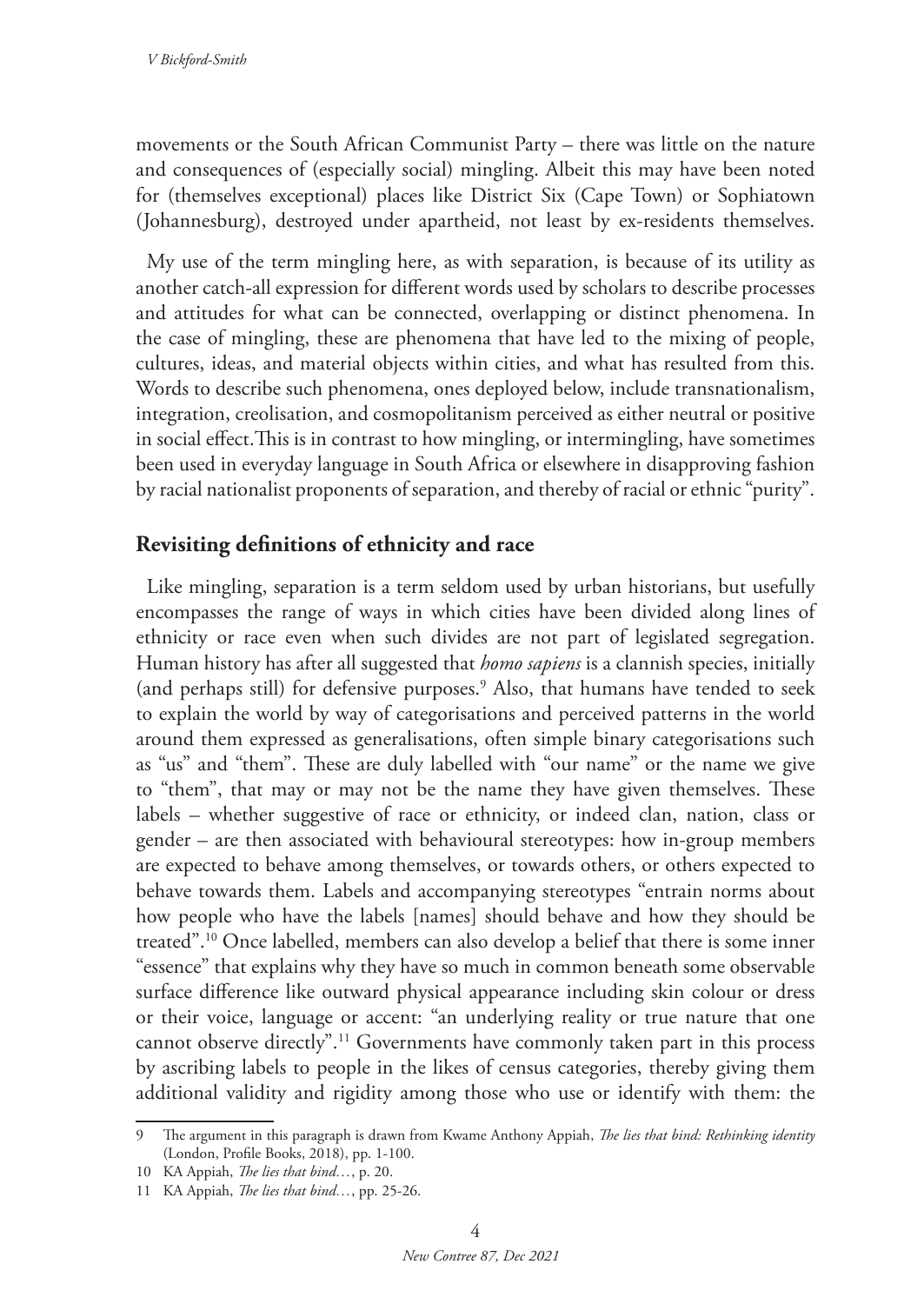more so if this is then followed by official policies that favour or discriminate against people based on such categorisation.

The two kinds of (frequently overlapping, at least in part) identity groups this article is concerned with are those that have been described by modern scholars as racial and ethnic. In both cases, there will usually be material as well as imagined components to such identities that can provide adherents with a sense of belonging, perhaps pride in belonging, to a group (rightly or wrongly) perceived to have shared ancestry, history and/or culture. This might in turn be psychologically helpful in overcoming feelings of individual insignificance in a big city by offering friendship and kinship networks that render material and emotional support. Shared language (or dialect), institutions, occupations, material culture (including dress), social facilities and neighbourhoods give senses of perceived ethnic or racial belonging practical dimensions.12 In other words, they might provide a feeling of belonging to a community that is more than purely imagined, as reading Benedict Anderson on nationalism as an imagined community might have us believe.<sup>13</sup> This sense of community might then give adherents a visceral pride in the achievements of other members of the group at large, even if they are people they have never met, as well as potential prejudice against those of other groups. Such pride and prejudice are frequently encouraged by the likes of politicians or journalists, as well as by spatial segregation or divisions of labour that coincide with race or ethnicity.

Ethnicity and race are often used interchangeably with one another, and indeed with nation, that object of Anderson's attention. Yet a way in which they have been distinguished is that race is commonly used to refer to some observable physical difference between groups of people – that might or might not have cultural (ethnic) components as well – whereas ethnicity (derived from *ethnos*, the Greek word for people or nation) has implied a necessary cultural dimension, usually including a shared language and/or religious beliefs, but may or may not involve any overt physical distinction. By these definitions, a racial group could consist of people of (possibly many) more than one ethnicity, an ethnic group in turn may have members of more than a single racial one.<sup>14</sup>

Race as a term attached to groups of people along lines of physically visible or imagined biological difference associated with supposedly heritable characteristics – or their inner essences – was a product of pseudo-scientific invention in nineteenth century-Europe, growing in usage from mid-century onwards. Such belief in the existence of races was found by the mid-twentieth

<sup>12</sup> A Oberschall, *Conflict and peace building in divided societies: Responses to ethnic violence* (Abingdon, Routledge, 2007), pp. 4-7; KA Appiah, *Cosmopolitanism: Ethics in a world of strangers* (London, Penguin, 2008).

<sup>13</sup> B Anderson, *Imagined communities: Reflections on the origin and spread of nationalism* (London, Verso, 1983).

<sup>14</sup> V Bickford-Smith, *Ethnic pride and racial prejudice in Victorian Cape Town: Group identity and social practice, 1875-1902* (Cambridge, Cambridge University Press, 1995), pp. 2-4.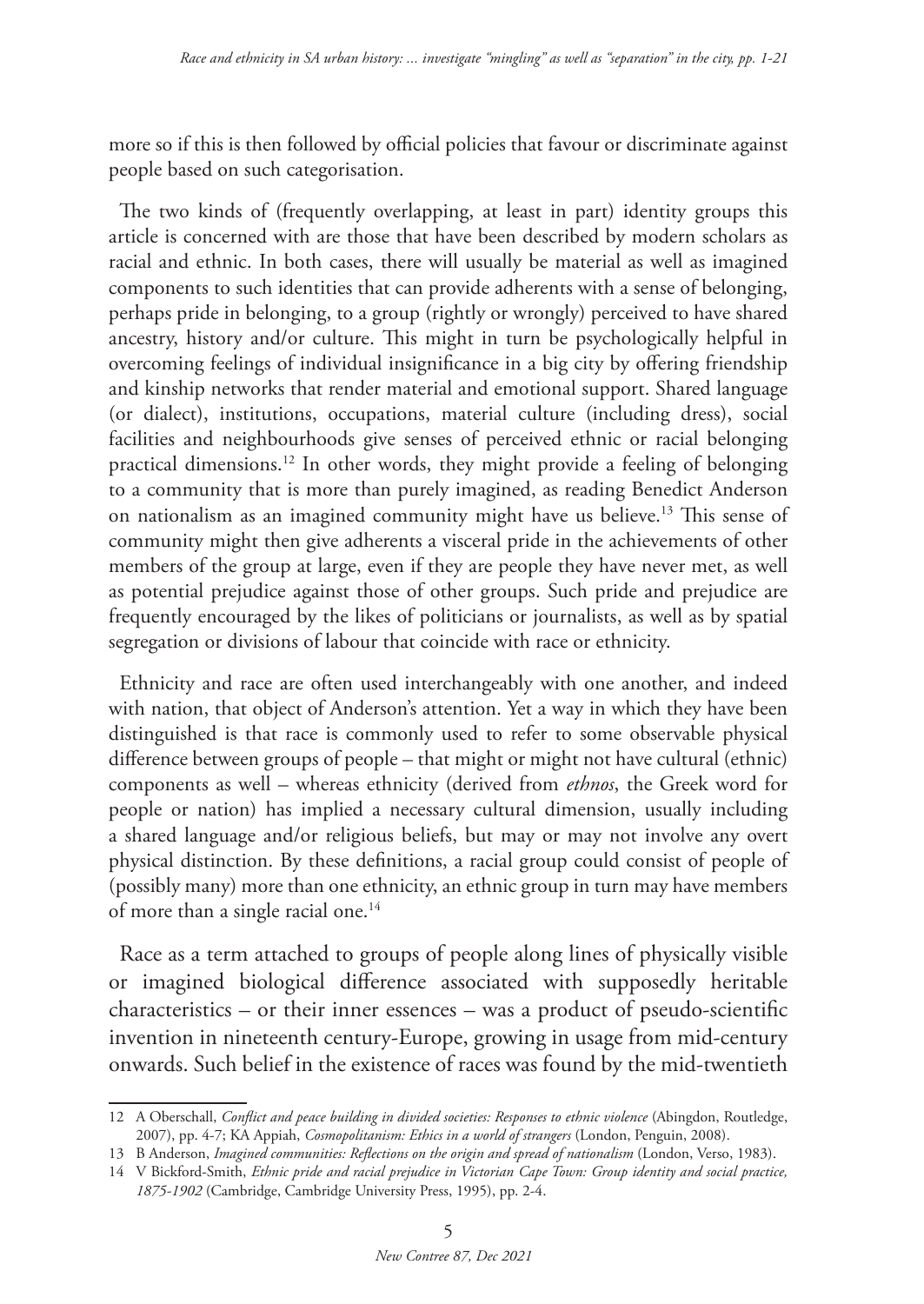century to have no basis in science, a verdict reinforced in the twenty-first century through DNA analysis. So, race was not real in any scientific sense.15

The argument made by many academics today, though, is that despite the fact that race is a historical and social construction, in other words a human invention and thus not real, it should nevertheless be deemed to be real. This is because most people still believe it to be, notwithstanding scientific evidence to the contrary. So, race may be a social construction of reality by human beings, as the title of Berger and Luckman's influential book puts it, yet it makes race real for practical purposes in their everyday lives.<sup>16</sup> Selfidentity along racial lines, and labelling others in this way with potentially discriminatory effect, becomes part of everyday reality. Karen and Barbara Fields, who describe themselves as Afro-American, argue as much in a book called *Racecraft: the soul of inequality in American life* (2012). For them race is a socially constructed ideology, with ideology:17

…best understood as the descriptive vocabulary of day-to-day existence through which people make rough sense of the social reality they live and create from day to day ... as such, ideologies are not [ephemeral] delusions but real …[but] an ideology must be constantly created and verified in social life; if not, it dies, even if it seems to be safely embodied in a form that can be handed down.

A major rationale for their book is the view expressed by the Fields that instead of belief in race dying out, as it may have seemed destined to once its lack of foundation in science became apparent and declarations to this effect were adopted by the United Nations, the USA was in an age of renewed reification and thereby verification of race belief, what they dubbed "racecraft". In doing so, they were likening belief in race to belief in witchcraft, one that was previously widespread across the world but has now greatly diminished. Clearly, believing in witches once had efficacy in everyday life and for some, not least in Africa, still does. Yet while the rise of science may have been responsible for the retreat of witchcraft, it has not yet much diminished racecraft in the USA. Indeed such belief would seem to have been revivified in recent times. The same might be said for other parts of the world, including South Africa three decades after apartheid's formal demise.

<sup>15</sup> AH Goodman, YT Moore and JL Jones, *Race: Are we so different?* (Hoboken NJ, Wiley Blackwell, 2020) is an accessible read that sets out the scientific evidence here. See also A Rutherford, *How to argue with a racist: History, science, race and reality* (London, Weidenfeld and Nicholson, 2020).

<sup>16</sup> P Bergman and T Luckmann, *The social construction of reality: A treatise in the sociology of knowledge* (London, Penguin, [1966] 1991).

<sup>17</sup> KE Fields and BJ Fields, *Racecraft: The soul of inequality in American life* (London and New York: Verso, 2012), p. 134.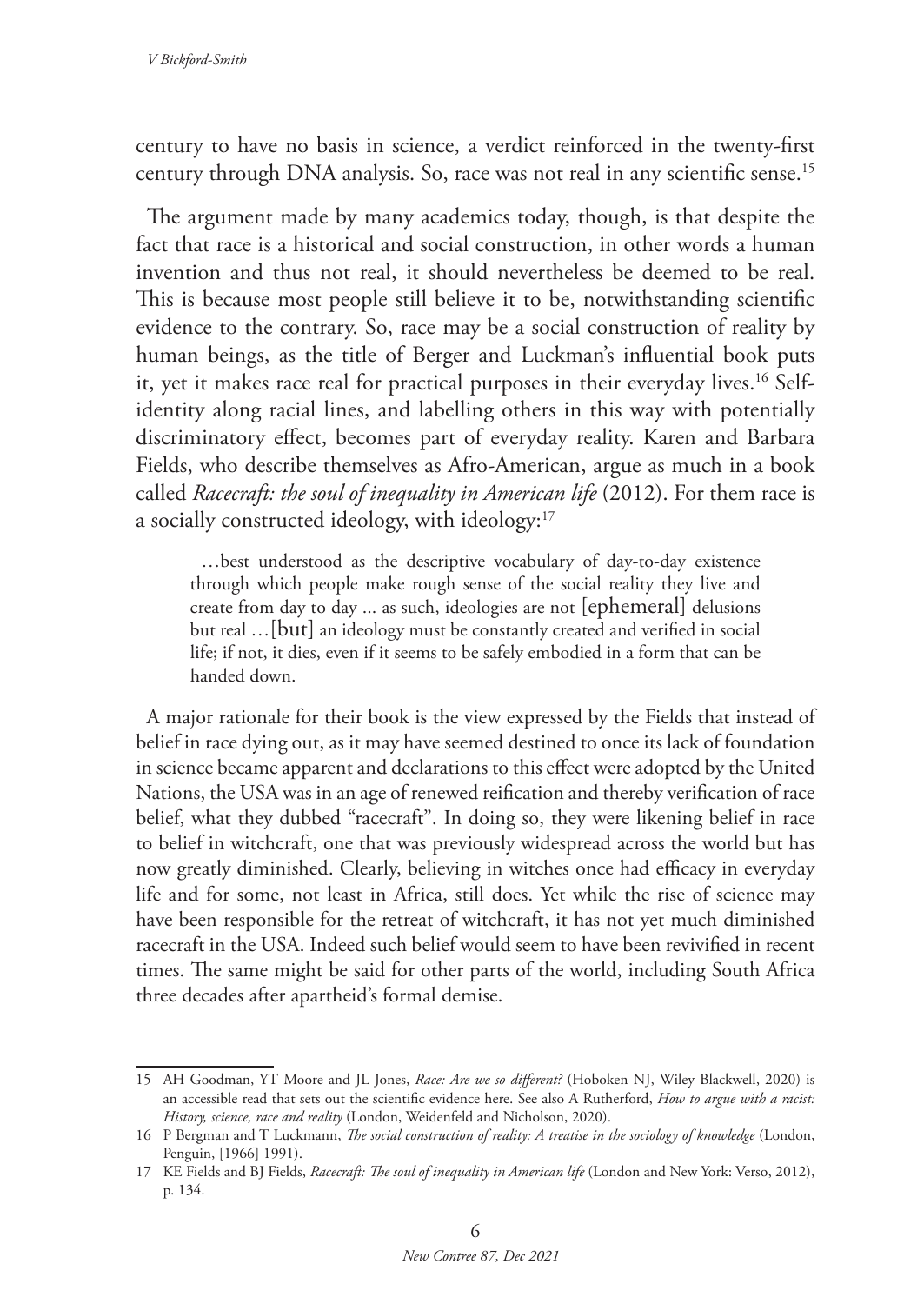In the Fields' view we – especially those of us in the academy – should not just accept this. For the Fields, the popular belief in the existence of race, fuelled by the unchallenged everyday use of the term or labels associated with it, underpins the continuation of racism, even if this racism is not necessarily tied to old notions of racial essence, or not openly acknowledged as such. Historiography itself, and this is certainly true of most South African historiography, adds to this potential problem by accepting racial labels – like coloured, white, Indian and black – as real without any explanation or qualification.

The philosopher Kwame Anthony Appiah, in his 1992 book *In my father's house*, at least partially agrees with the Fields' views on race, albeit adding the distinction between extrinsic racism – the belief that there are different racial essences that warrant different treatment (a view used to justify colonialism and slavery) – and intrinsic racism: the belief that you should favour your own race ahead of others, whether or not you believe in racial essence. Appiah also acknowledges that there may be instances where race consciousness could have positive outcomes. To this end, he distinguishes between racialism and racism: where the former refers to the view that different races could in theory be distinct but equal, while racism denies this possibility; save perhaps in some distant (perhaps unobtainable) future. He takes the view that racial beliefs, and consequent race consciousness, might at times be beneficial in underpinning racial solidarities that could prove to be an appropriately constructive and effective response to racism. After all, race and thus racism can be something imposed on you whether you accept the existence of race or not. Racial consciousness could then be helpful in promoting policies that might provide some remedy for centuries of discrimination.

Yet Appiah nonetheless concludes that he is sceptical that either national or racial solidarity "can do the good that they can do without the attendant evils of racism – and other particularisms, without the warring of nations" or, by implication, of races. "African unity, African identity, need securer foundations than race".So Appiah believes, and this a belief shared by others including historian of the "Black Atlantic" Paul Gilroy, that it is the duty of those in academia to play at least a small part in disrupting the idea that racial difference is real.<sup>18</sup> They can do this by challenging the "myth of race" rather than simply or seemingly endorsing what on occasion might be an "ennobling lie".19 Appiah believes that otherwise there is "no answer to the question of what identification our antiracism [if employing race consciousness] may lead us into". The implication is that the reification of race embraced by this

<sup>18</sup> P Gilroy, *Between camps: Nations, cultures and the allure of race* (Oxford, Routledge, 2004). This is also a point made for contemporary South Africa by sociologist Zimitri Erasmus in Z Erasmus*, Race otherwise: Forging a new humanism for South Africa*, (Johannesburg, Witwatersrand University Press, 2018).

<sup>19</sup> KA Appiah, *In my father's house: Africa in the philosophy of culture* (Oxford, Oxford University Press, 1992), pp. 175-176.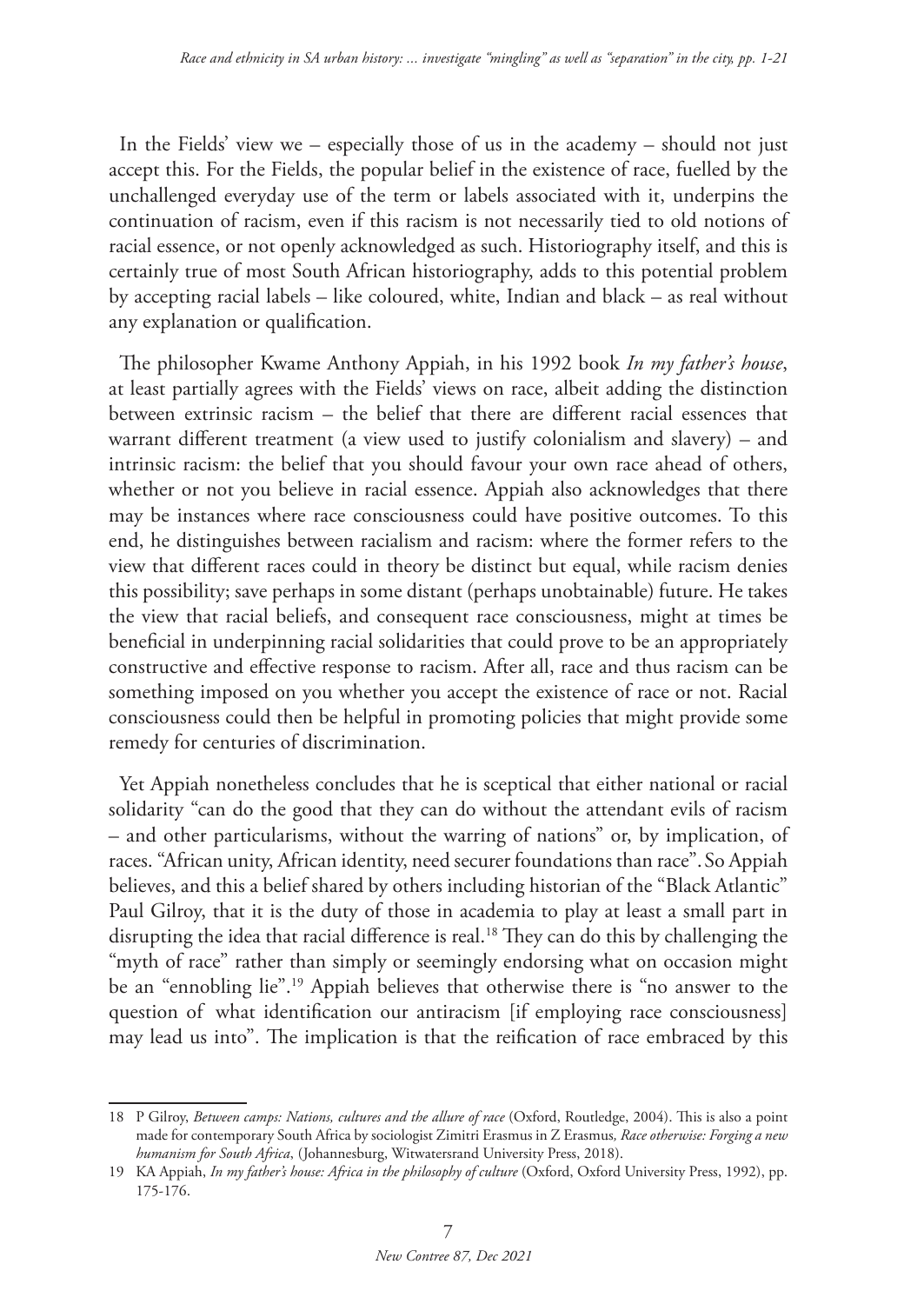form of doubtless often well-intentioned antiracism could be counter-productive.20

The title of Appiah's 2018 book, *The lies that bind*, succinctly suggests as much: namely that racial consciousness – and indeed ethnic consciousness - may not only bind people together in potentially positive fashion but can then blind them to commonalities with others perceived to be of a different race or ethnicity. The effect can be to build impenetrable fences around ethnic and racial group identities by only, or overly, stressing difference instead of experiential commonalities. Including those that have resulted from forms of mingling. It is the forms of racial or ethnic consciousness that build confining and stifling walls between in-group members and outsiders that Appiah rightly deplores.<sup>21</sup>

#### **Transnationalism, integration, creolisation and cosmopolitanism**

Transnationalism is the term Ulf Hannerz used in the 1990s, in preference to the more commonly deployed "globalisation", to describe a process that led to racial and ethnic admixture. It was the increase in worldwide interconnectedness, circulation and thus mingling – of people, cultures and commodities – itself spurred by the growing global reach of capital and commerce.<sup>22</sup> This process has an ancient history but has increased at ever accelerating pace over recent centuries with technological innovation and ever speedier forms of global communication. Hannerz preferred the term transnationalism to globalisation as the former could be used for forms of interconnectedness that might not be global, not stretch across the entire world. Also, because the term could refer to studies of interconnectedness not global in scale, scholarly work on a particular territorial region or oceanic world, say. Hence the likes of scholarship on transnationalism across the Atlantic Ocean, for which Paul Gilroy's ground-breaking *The Black Atlantic* is a prominent example.<sup>23</sup>

For South African urban historiography, a special edition of the *Journal of Southern African Studies* on South African port cities and the Indian Ocean world, offers a very useful starting point. Isabel Hofmeyr's introduction and the contributions that follow provide a guide to the nature and extent of existing work in the transnational field, and scholars responsible for it up to 2016. A field that had grown apace since the early 1990s.<sup>24</sup>

Integration – what might (to a lesser or greater extent) happen to people, cultures and commodities at their transnational destination – was one of the earliest terms used by scholars to describe urban residential and social mingling in cities, or parts

<sup>20</sup> KA Appiah, *In my father's house…*, p. 42.

<sup>21</sup> KA Appiah, *The lies that bind: Rethinking identity* (London, Profile Books, 2018).

<sup>22</sup> U Hannerz, *Transnational connections: Culture, people, places* (London, Routledge, 1996), p. 6.

<sup>23</sup> P Gilroy, *The Black Atlantic* (London, Verso, 1993).

<sup>24</sup> I Hofmeyr, "Durban and Cape Town as port cities: Reconsidering southern African studies from the Indian Ocean", *Journal of Southern African Studies,* 42(3), 2016, pp. 375-387.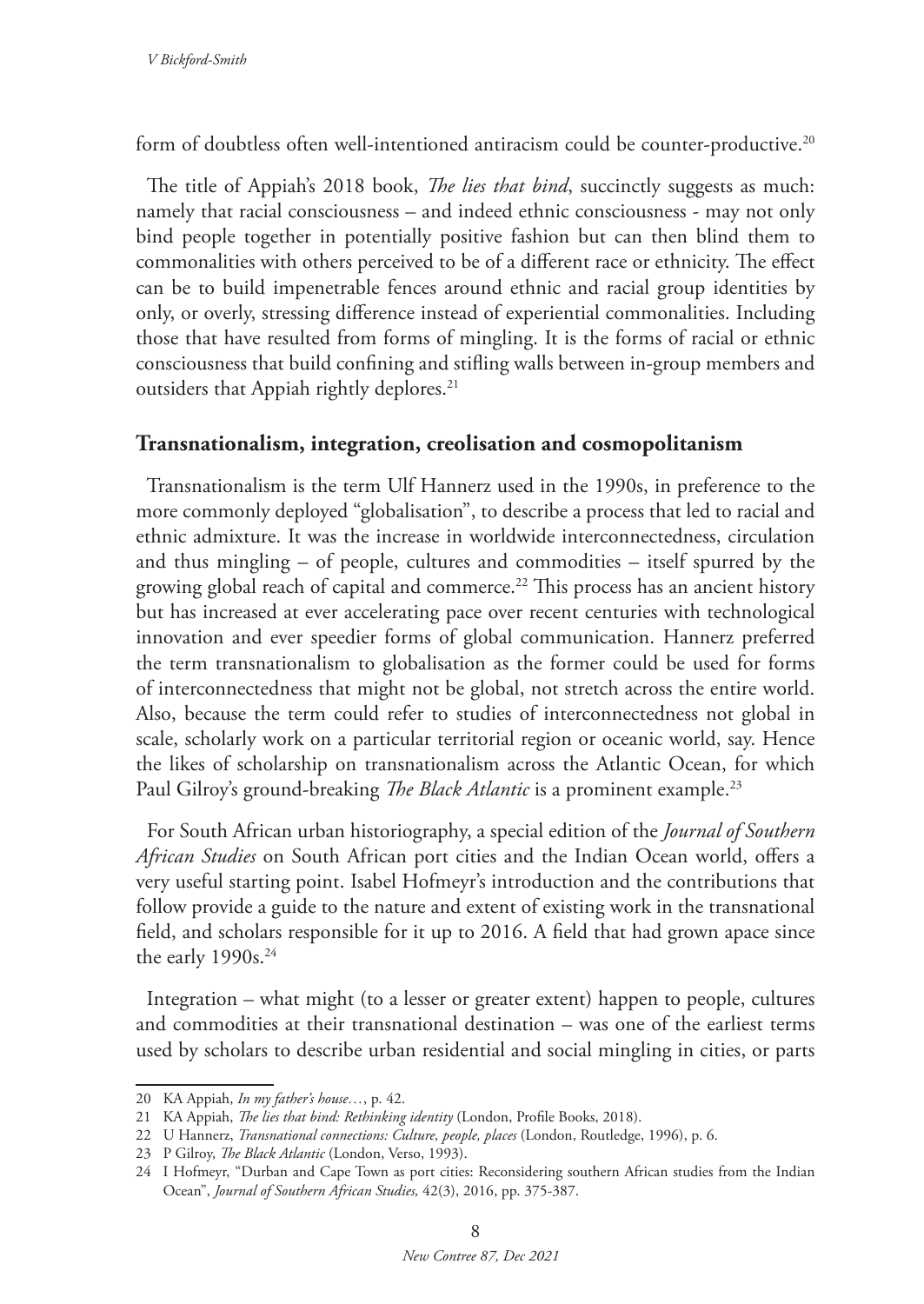of them, along lines of race and ethnicity. Integration in this sense does not have to mean the production of cultural conformity. What the study of integration has provided for academics and policy makers is a potentially helpful indication of the urban social geography of ethnic or racial intermingling. A qualitative investigation might follow that could result in a range of findings along a temporal and emotional spectrum. At least according to the results of one research project on migrants in Glasgow and London. The feelings they found among migrants ranged from senses of active discrimination towards you along racial/ethnic lines by older residents in the neighbourhood; through a sense of more trouble-free mutual co-existence; to socialising with at least some neighbours across potential ethnic/racial divides; to forming enduring friendships across these lines; to a sense of urban belonging.25

Work on urban integration for the United States goes back at least as far as the 1950s.26 There was similar work for Cape Town conducted by an urban geographer in the same decade. Scott's 1955 survey demonstrated among other things, in detailed case-study fashion, that sections of Salt River still contained areas where people he believed belonged to different races – in his definitions "coloured" and "white" – were residentially mingled.<sup>27</sup>

Scott's work was drawn on by another geographer, John Western, in his pioneering study of the effects of the Group Areas Act on residential patterns in the city, *Outcast Cape Town*, in 1981.28 This argued that in the case of The Valley, Mowbray (Western's case study) by the mid-1960s – on the eve of the removal of its inhabitants to the Cape Flats – there was a clearer racial delineation between what he deemed to be a coloured residential "pocket" and surrounding white housing than Scott had found for Salt River a decade earlier. Yet this development may have involved some people who were "passing" for white, which itself draws sharp attention to the socially constructed nature of racial (and ethnic) identities.<sup>29</sup>

As it is, there are now numerous accounts by residents who lived in parts of South African cities that remained open to all before eventual Group Areas Act removals, if only most famously District Six, Sophiatown and the Grey Street area of central Durban. These accounts generally emphasise the existence of integration – albeit there may have been a numerically (very) preponderant group – characterised by

<sup>25</sup> A Ager and A Strang, *The experience of integration: A qualitative study of refugee integration in the local communities of Pollokshaws and Islington* (London, Home Office Report 55, 2004).

<sup>26</sup> R Sin and M Krysan, "What is residential integration? A research synthesis, 1950-2013", *Sociology of Race and Ethnicity,* 1(4) , 2015, pp. 467-474.

<sup>27</sup> P Scott, "Cape Town, a multi-racial city", *Geographical Journal,* 121, 1955, pp. 149-157.

<sup>28</sup> J Western, *Outcast Cape Town* (Cape Town, Human and Rousseau, 1981).

<sup>29</sup> The notion of 'passing' as someone of a supposedly different race to your own – thus a 'coloured' person passing for a 'white person' – only makes sense within a delusionary societal acceptance of the 'reality' of different races in the first place. In apartheid South Africa, this was given legal form: all South Africans had to be identified and registered within a racial category from birth according to the Population Registration Act of 1950.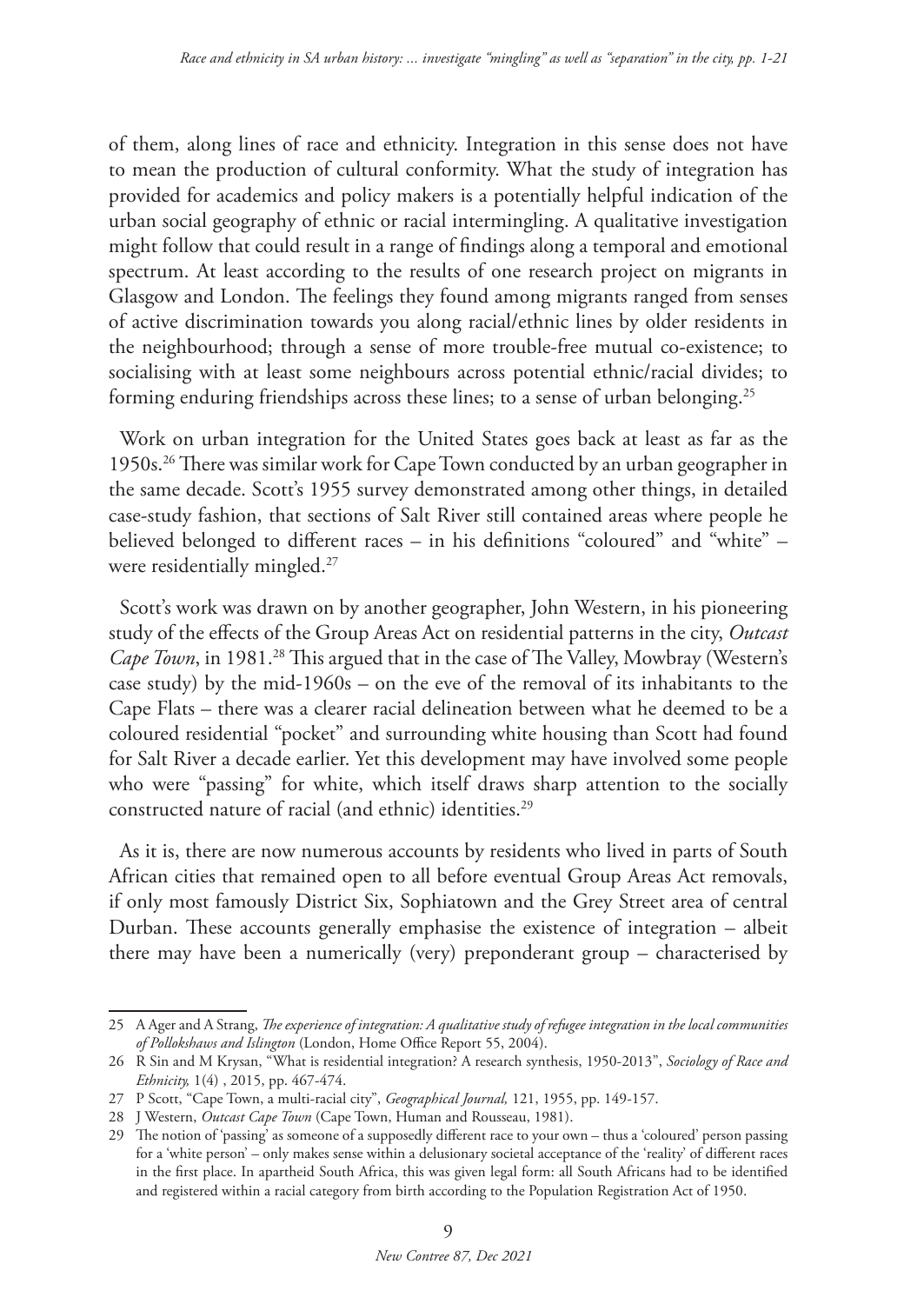mutual tolerance, neighbourliness, and friendships across lines of race and ethnicity.<sup>30</sup> There have also since the 1990s been academic studies of urban "desegregation", as the enforcement of the Group Areas Act slackened in the 1980s before abolition in the early 1990s. This though has largely been a matter of a racialised movement of inhabitants from a poorer area, one that remains (largely) racially homogeneous, to a "better" neighbourhood. In some cases, this new neighbourhood may become integrated along the range of quantitative possibilities we identified. Yet frequently this has been followed by the racialised flight elsewhere of its "host" inhabitants.<sup>31</sup>

The term creolisation – one borrowed by other disciplines from linguistics – has been used to describe the cultural mingling, sometimes called hybridity, that can result from transnationalism and social and residential integration. In addition, creolisation might usefully describe supposedly biological as well as cultural hybridity, even if scientifically there is no such thing as race. Hannerz has stressed that the cultures that people bring with them to cities are also not as "pure", as racial or ethnic mobilisers might still have us believe. Partly by way of countering this idea – that homogeneous and confined cultures or races exist and are superior to mingled ones – Hannerz sees creolisation as culturally creative, often richly so. For Hannerz, it is a cultural global gain even if he also rightly emphasises, as have others, that creolisation has customarily taken place in socially unequal (core-periphery, coloniser-colonised) contexts.32 James Campbell made this apparent in a piece on "The Americanization of South Africa", published in 2000. This might suggest for some, speaking to a fear very far from realised, that transnationalism, rather than creating a multitude of exciting new and differing cultural forms around the world, might be producing

<sup>30</sup> V Bickford-Smith, *The emergence of the South African metropolis: Cities and identities in the twentieth century* (Cambridge, Cambridge University Press, 2016), pp. 262-271 gives a brief overview of such accounts for Cape Town, Durban and Johannesburg.

<sup>31</sup> B Maharaj, "Segregation, desegregation and de-racialisation: Racial politics and the city of Durban", B Freund and V Padayachee (eds.), *(D)urban Vortex: South African City in Transition* (Pietermaritzburg, University of Natal Press, 2002), pp. 171-194; B Maharaj, "The politics of local government restructuring and apartheid transformation in South Africa: The case of Durban", *Journal of Contemporary African Studies*, 15, 1997, pp. 261-285. Two early collections that contained a number of essays on the history of the apartheid city but looked forward to the problems and possibilities of transition are DM Smith (ed.), *The apartheid city and beyond* (London and New York, Routledge, 1992), and M Swilling, R Humphries and K Shubane (eds.), *Apartheid city in transition* (Cape Town, Oxford University Press, 1991). See also GR Saff, "The changing face of the South African city", *International Journal of Urban and Regional Research*, 18, 1994, pp. 371-391; and O Crankshaw and C White, "Racial desegregation and inner-city decay in Johannesburg", *International Journal of Urban and Regional Research*, 19, 1995, pp. 622-638; KSO Beavon, "Johannesburg: A city and metropolitan area in transformation", C Rakodi (ed.), *The urban challenge in Africa: Growth and management of its large cities* (London, Routledge, 1997), pp. 150-191; A Morris, *Bleakness and light: Inner city transition in Hillbrow, Johannesburg* (Johannesburg, Wits University Press, 1999); S Oldfield, "State restructuring and urban transformation in South Africa: Negotiation of race, place and poverty", University of Minnesota PhD. thesis, 2000; J Beall, O Crankshaw and S Parnell, *Uniting a divided city …*; L Bremner, *Johannesburg: One city, colliding worlds* (Pretoria, STE Publishers, 2004); AJ Christopher, "The slow pace of desegregation in South African cities, 1996–2001", *Urban Studies*, 42, 2005, pp. 305-320; GR Saff, *Changing Cape Town: Urban dynamics, policy and planning during the political transition in South Africa* (Lanham, University Press of America, 2005).

<sup>32</sup> U Hannerz, *Transnational connections…*, pp. 10; 66-67.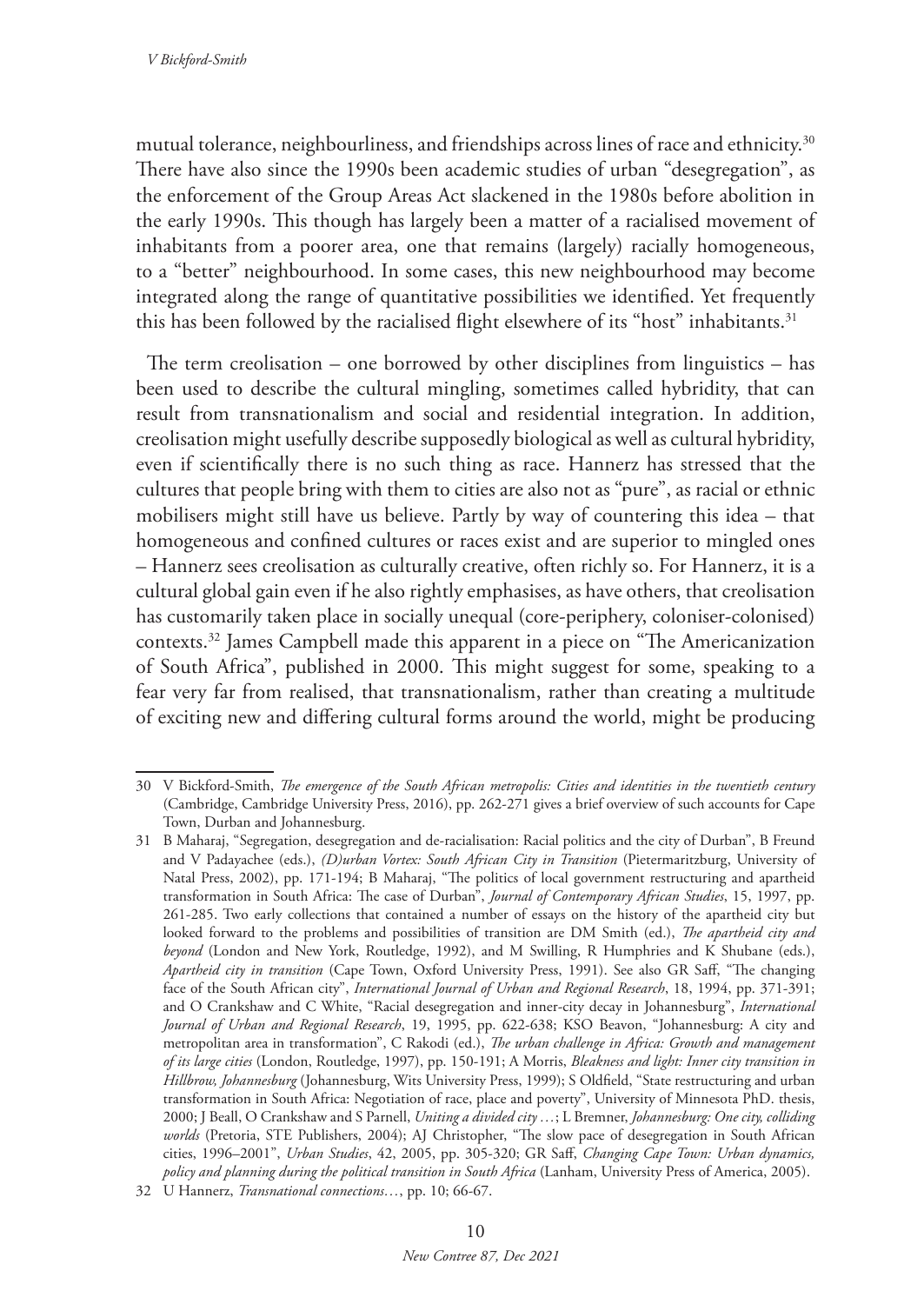greater cultural homogeneity.<sup>33</sup>

Although creolisation has not been a term used often by most South African urban historians, much urban social history from the 1980s onwards has included examples of this culturally creative process whether in passing or as a central focus. Not least when addressing aspects of, for example, religious and political beliefs, material culture, leisure activities, language, gang culture and music.<sup>34</sup> Like Hannerz, Denise-Constant Martin, in a monograph on music at the Cape, made the concept of creolisation central to what he deemed was this music's creative originality. He went further though, and suggested that a focus on creolisation of cultural forms, including music, might begin to demonstrate what South Africans could claim to share across racial or ethnic categorisation. Albeit racial or ethnic mobilisers might ever prefer an emphasis on what divides them.<sup>35</sup> The point being that once you start looking for examples of creolisation in South Africa, they can be found ubiquitously in both the urban and rural past and present. Creolisation may have affected South Africans differentially, though not entirely predictably, across the social spectrum, but it is far from an entirely one-way process that eradicates all traces of one's "own" local culture and affinity.

Cosmopolitanism can and has been a term associated with all three of the previous ones. It has been used, for instance, almost as a synonym for residential integration, to refer to residential intermingling that has been characterised by relative mutual tolerance in a way that suggests at least a degree of acceptance of the ethnic or racial "difference" of neighbours. It has also been used to refer to global travellers who have learnt about, lived in, and felt at ease in places with different cultures to their own. The corollary is that the term "cosmopolitan" has also been used to refer to someone who does not identify sufficiently with the (genuine, racially pure) nation/ state, a charge infamously levelled at Jews by Nazis and Stalinists alike. For Hannerz though, proper cosmopolitanism is virtuous and means displaying an "orientation, a willingness to engage with the other".36 This can include virtual engagement – and empathy – with said other through the media, whether literary or electronic.

In *Cosmopolitanism: Ethics in a world of strangers*, Appiah also suggests that cosmopolitanism should mean more than mere trouble-free mingling. For him, like for Hannerz, it involves an active "obligation to others, that stretches beyond those

<sup>33</sup> JT Campbell, "The Americanization of South Africa", R Wagnleiter and ET May (eds.), *Here, there and everywhere: The foreign politics of American popular culture* (Hanover and London, University Press of New England, 2000), pp. 34-63.

<sup>34</sup> There is a particularly rich literature that has explored how new musical forms were generated in South African cities that are describing a process of creolisation. See V Bickford-Smith, "Urban History in the new South Africa …", *Urban History*, 35(2), 2008, footnote 121, for references to pioneering work in this field before 2008.

<sup>35</sup> D-C Martin, *Sounding the Cape: Music, identity and politics in South Africa* (Somerset West, African Minds, 2013).

<sup>36</sup> U Hannerz, *Transnational connections*, p. 102.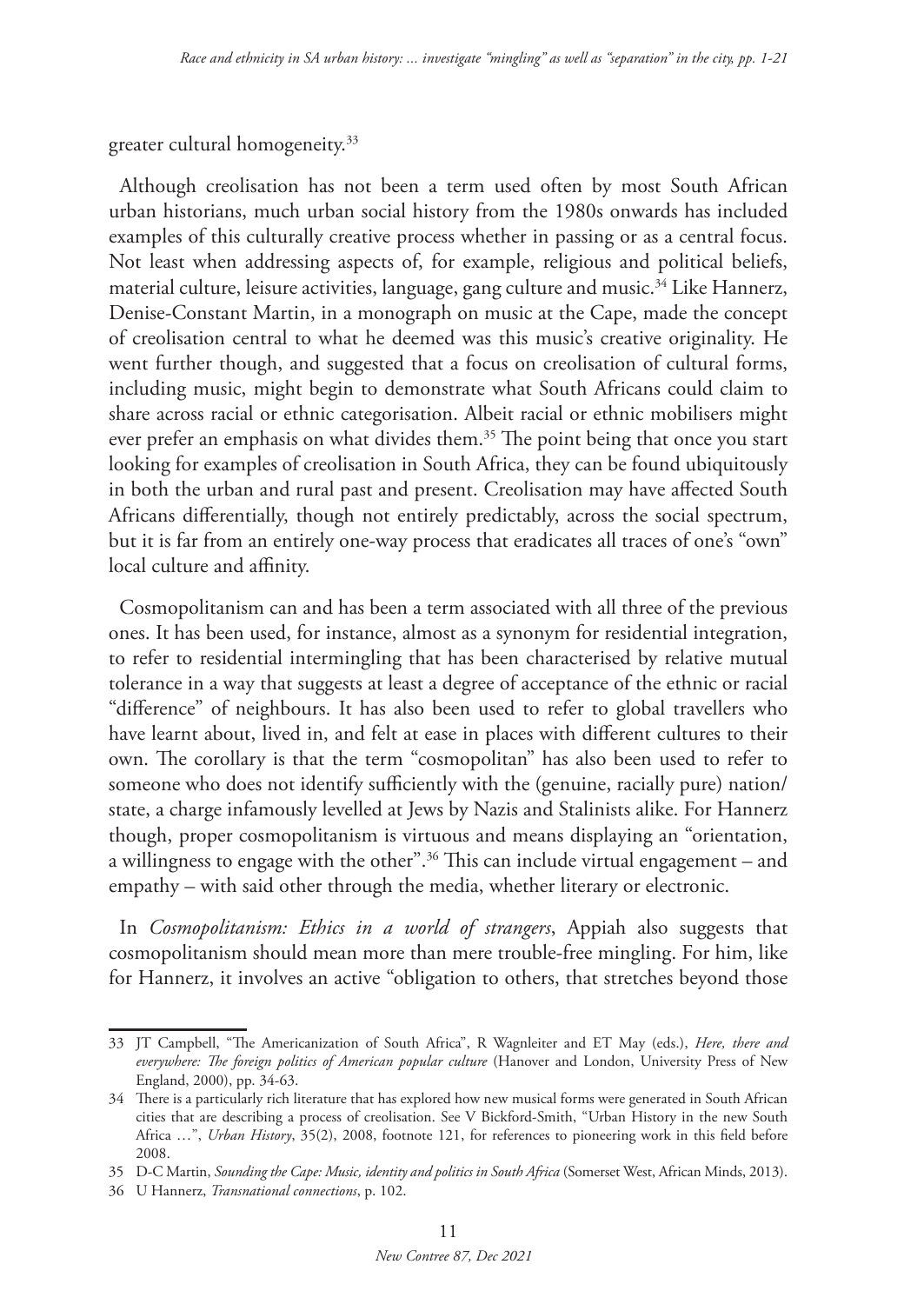we are related to by kin, or even the more formal ties of a shared citizenship". This does not mean, though, giving up all "local affiliations and partialities" in favour of an abstract common humanity, because cosmopolitans should also take seriously "particular human lives, which means taking an interest in the practises and beliefs that lend them significance".37 So cosmopolitanism does not necessitate revoking your "own" ethnic or racial identity, if you have one, but it does require not being confined by it. Perceptions and realities of difference that blind the perceiver to seeing commonalities contain potential seeds of conflict.<sup>38</sup>

What cosmopolitanism requires instead is "interacting on terms of respect with those who see the world differently" to you. People whose culture and behaviour may be different in various – and not always readily acceptable – ways to you.<sup>39</sup> Ideally, experiencing different cultures should not just be exotically exciting for cosmopolitans, it should also be informative by inducing self-reflection and questioning of their own cultures and prejudicial pre-conceptions.<sup>40</sup>

# **Mingling and separation in late nineteenth and early twentieth-century Cape Town**

George Fredrickson, in his comparative study of South Africa and the American South in *White supremacy* (1981), claimed that Cape Town in this period was an exceptional place in southern Africa – and compared to cities in the American South – because of "its traditional toleration of white-colored intermingling in public places." For Fredrickson, Cape Town had a "special tradition of multi-racialism", because "fraternization between racial groups…remained relatively free and unimpaired by laws or even strong and consistent patterns of customary exclusion until well into the twentieth century". Fredrickson advanced several reasons for this special tradition. One was that it was the result of the Cape liberal tradition: the legal and political equivalence between Cape Colony inhabitants conferred by Britain through the abolition of slavery in 1834, followed by the non-racial (but male only) franchises that accompanied representative (1853) and responsible (1872) government. In several constituencies, including Cape Town, black (used here as a synonym for all those not officially categorised as white) voters could play a decisive role in election outcomes, potentially deterring candidates or the city's MPs from advocating discrimination. A further reason was "the notorious permeability of the colour line" that made drawing a clear demarcation along lines of race between inhabitants after two hundred years of "miscegenation" difficult. This had resulted in a large proportion of supposedly "mixed race" inhabitants with skin colour that

<sup>37</sup> KA Appiah, *Cosmopolitanism…*, p. xiii.

<sup>38</sup> Oberschall, *Conflict and peace..*.

<sup>39</sup> KA Appiah, *Cosmopolitanism*, pp. 145-146.

<sup>40</sup> L Sandercock, "Cosmopolitan urbanism: A love song to our mongrel cities", J Binnie, J Holloway, S Millington and C Young (eds.), *Cosmopolitan urbanism* (London, Routledge, 2006), p. 49.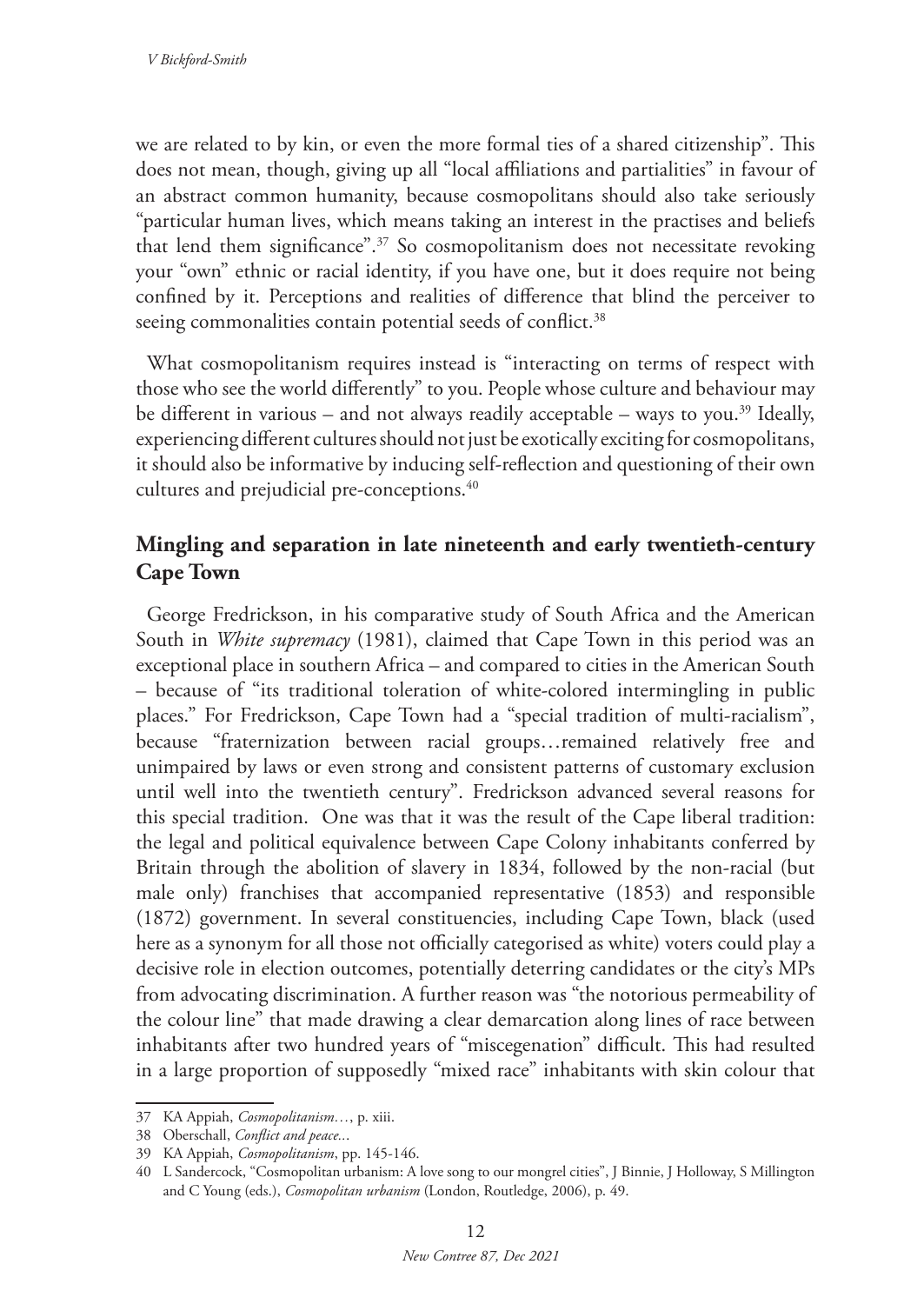varied on a continuum between white and black. So racial distinction was harder than in towns in the Boer Republics or Natal where distinguishing between white and black was generally (visually) easier. Frederickson also believed that the absence of discernible black institutional parallelism was a factor.<sup>41</sup>

My early career research involved investigating Fredrickson's claims, as well as his explanations of them. It found that in addition to the reasons Fredrickson gave for Cape Town's special tradition was the fact that its main economic activity was commerce not mining, with Cape Town employers generally favouring a mobile and seasonal labour pool of urbanised residents while the mine owners of Kimberley and Johannesburg favoured migrant labour brought to segregated, easily controlled mine compounds on fixed contracts. Also, "older towns [like Cape Town] possessed pre-existing racial patterns that altered more slowly [towards more complete segregation]".<sup>42</sup>

Yet the focus of what became *Ethnic pride and racial prejudice in Victorian Cape Town: Group identity and social practice, 1875-1902* was, as its name suggests, to demonstrate that Fredrickson had seriously discounted the degree to which racial separation, and racist rhetoric, had grown in the city by the early twentieth century.43 It argued that compared to the 1870s, by the early 1900s there was far greater segregation along racial lines in many organisations, recreational facilities, government institutions and residential areas. This served to separate more workingclass Capetonians along such lines, including now through legislation the removal of whites from inner-city mission schools into better, publicly funded government ones in 1905. There had also been the introduction of *de jure* residential segregation through title deeds in some new whites-only housing developments (in the suburbs of Milnerton and Camp's Bay, for instance).

Notably, the coming of bubonic plague to the city in 1901 had led the Cape colonial government to pay for the forced removal of most inhabitants deemed to be "Natives" (i.e. Bantu-language speaking people, who will henceforth be referred to as Africans) – only those who qualified for the Cape franchise were not subject to removal (later confirmed by legislation) – from those multi-racial inner-city residential areas like District Six into two locations. One was at the docks, for migrant workers brought to Cape Town to work there from the Eastern Cape; the other at Ndabeni on the outskirts of the city accommodated both migrants and families. Legislation in 1902 retrospectively sanctioned this supposedly health emergency measure. Legislation was also introduced by the Cape government that prohibited Africans from drinking

<sup>41</sup> GM Fredrickson, *White supremacy* (New York, Oxford University Press, 1981), pp. 257-268. The quotations in this paragraph are respectively from pp. 258; 260; 267.

<sup>42</sup> JW Cell, *The highest stage of white supremacy* (Cambridge, Cambridge University Press, 1982), p. 134.

<sup>43</sup> Unless otherwise specified in footnotes that follow, arguments and information in this section are drawn from V Bickford-Smith, *Ethnic pride..*.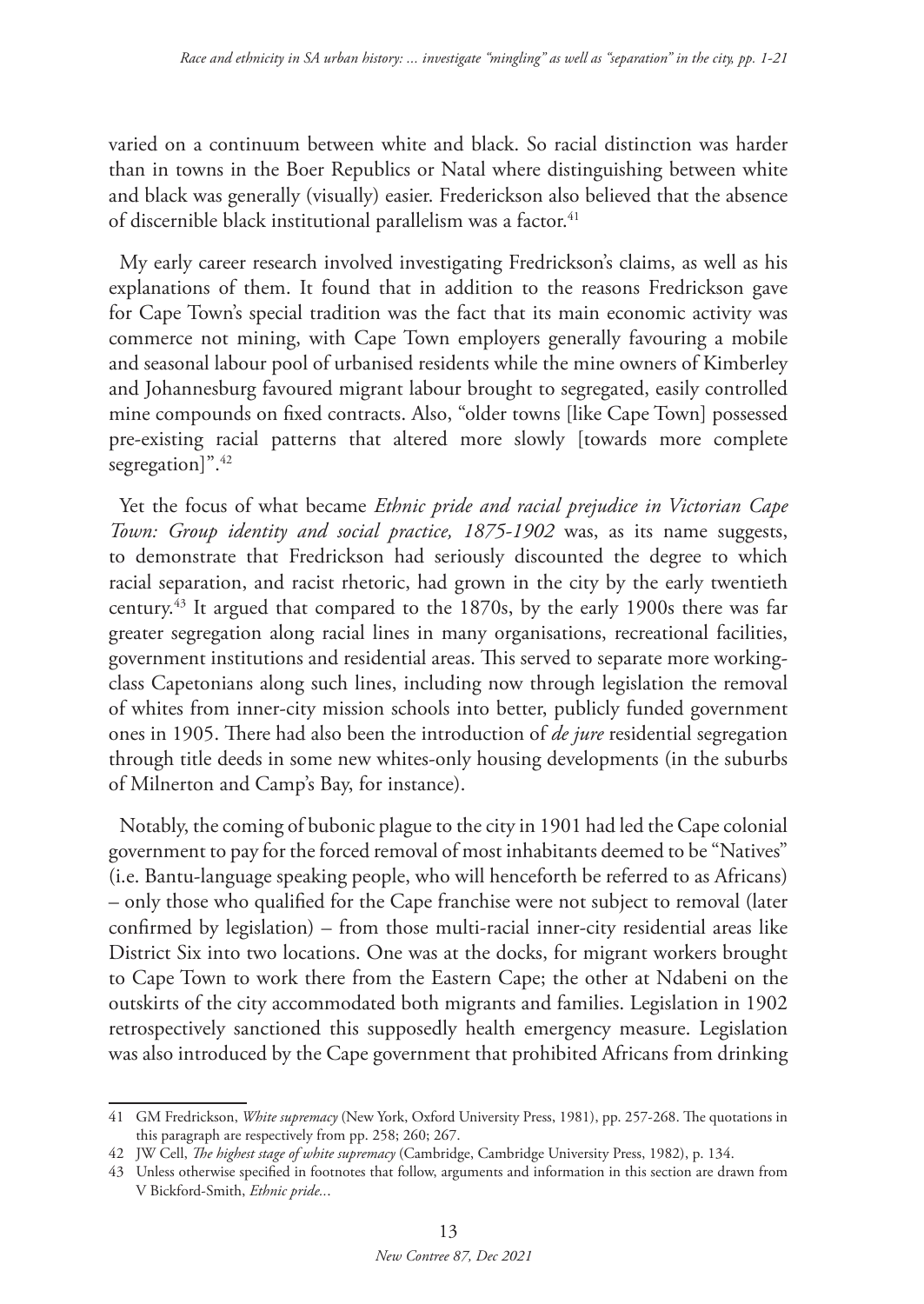#### "European" liquor.

The use of African migrant labour, residential segregation and the liquor laws acted as further catalysts to redefining the term "coloured". Though this may often already have been a term used as a label or self-identification for, or by, many "mixed race" Afrikaans-speakers, it had not infrequently been used in the course of the nineteenth century to refer to all those deemed not to be white in the Cape. By the end of the century, coloured had almost exclusively come to refer to those within this category not deemed to be Native, as well as a label of self-identification.

These are developments that *Ethnic pride* attempted to explain at length, and that cannot be repeated in any detail here. Suffice it to say that a key role was played by social Darwinian notions of the world hierarchically divided into different races. Also by the Cape colonial racialisation of British middle-class perceptions of the poor. The poor were thereby divided into those "deserving" (of sympathy and assistance) and the "undeserving" who were not. In Cape Town, this translated into "white" and "black" (in the sense of all those not deemed to be white).<sup>44</sup> Most of Cape Town's predominantly anglophone middle-class sympathised with poor whites while blaming black poverty and urban problems of disease or crime on black racial inferiority and miscegenation.<sup>45</sup> Separation, by means of residential or social segregation, came to be seen in racist fashion as a means of rescuing poor whites from a dangerous black residuum. Equally social separation that involved exclusion from, or segregation within, many private and state facilities served as a gatekeeper for what had become a more virulently assertive and racist white identity. Cooper and Stoler have confirmed that such metropolitan notions of class affected race relations in many colonial cities and societies beyond the Cape.<sup>46</sup> The end result of this rhetorical reification of race and the increased separation that resulted was in turn to create or maintain more rigid ethnic and racial identities. Doing so made them appear a natural and normal part of everyday life, with associated prides, prejudices, and then policies that reinforced this process.

If the main arguments and theoretical approaches within them of *Ethnic pride* gave considerably more attention to separation than mingling, the latter was not ignored. The book's findings partly concur with Fredrickson's idea of Cape Town exceptionalism in as much as they reveal many further instances of mixing, of lack of *de facto* or *de jure* social or residential separation. If especially for the 1870s and 1880s, and among the less well off. For these two decades, as indeed for much of the period from the abolition of slavery in the 1830s up to the late 1880s, class appeared

<sup>44</sup> G Stedman Jones, *Outcast London* (Harmondsworth: Penguin, 1976) for the explanation of British middle-class attitudes to poverty in London.

<sup>45</sup> V Bickford-Smith, *Ethnic pride…*, p. 211.

<sup>46</sup> F Cooper and A Stoler, *Tensions of empire: Colonial cultures in a bourgeois world* (Oakland, CA: University of California Press, 1997).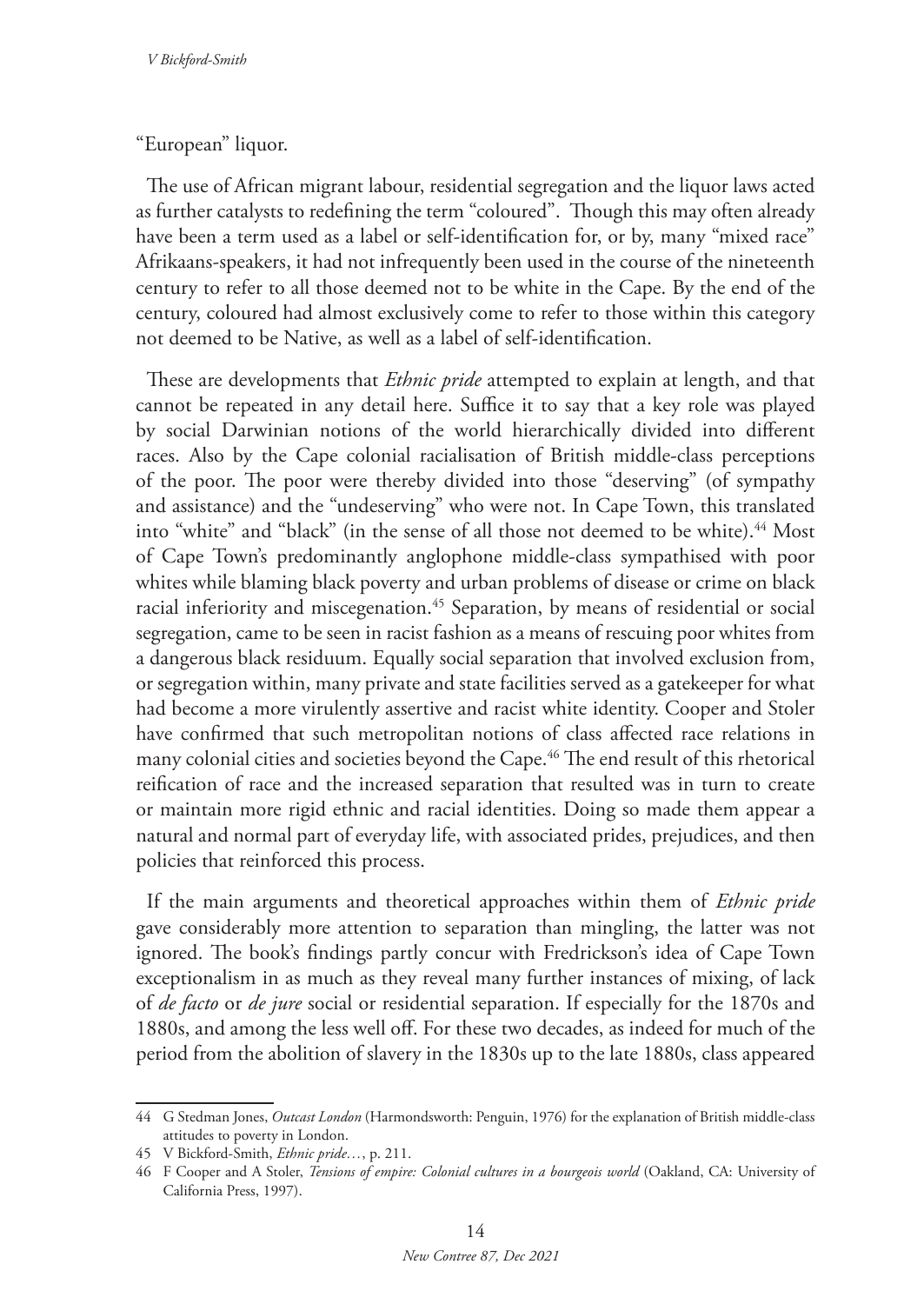to be as or more important than race in terms of how Cape Town society was ordered overall. There was certainly a close correlation of lightness of pigmentation with upper and middle-class status, but considerable residential and social mingling across lines of race existed among the less well off. This was a kind of cosmopolitanism of the poor akin to that which existed in inter-war Alexandria, Egypt. $47$ 

Yet what such mingling might mean in terms of generating its own practices and ideologies received too little direct attention. So, the remaining part of this article will deploy those concepts associated with mingling, as defined above, to demonstrate some of its practical consequences in the Cape Town of this period. Also, by extension, this might suggest how mingling might affect other cities in this or other periods, whether in South Africa or beyond, in at least some similar ways.

The transnational component in much ethnic and racial mingling that encompassed people, cultures and ideas was clearly of significance to the nature and consequences of mingling in Cape Town. It was transnational immigration as well as rural-urban in-migration that not only greatly increased the size but also the demographic diversity of its population. Between 1875 and 1904, the number of inhabitants grew from some 45 000 to around 170 000. This was mainly the result of greater economic activity and employment opportunities resulting from the discovery of diamonds and gold in the interior and consequent accelerated industrialisation and commercial activity in South Africa's port cities. Many immigrants from overseas, as well as rural-urban migrants from within Africa, made their way to Cape Town. In addition, to meet labour and skills shortages, the Cape government also assisted the passages of 22 000 people from Europe and St. Helena to the city between 1873 and 1884, as well as bringing 4 000 Eastern Cape Africans to the city during 1878- 1879. A further 70 000 migrants and immigrants arrived between 1890 and 1904, including 34 000 from Europe. These included 9 000 Jews from the western parts of the old Russian Empire and 2 000 immigrants from India. But, albeit often in very small numbers, there were representatives of almost all geographical regions of the globe, from Afghanistan to Zanzibar, among Cape Town's population by 1904. Among rural-urban migrants from within Africa in this period, and using official census classifications of 1904, about 21 000 newcomers were Coloured, 9 000 were Bantu (Africans, and who included many migrant labourers) and 2 000 were White (mainly Afrikaans-speaking).<sup>48</sup>

Having arrived, many of the less well-off migrants – with their diverse ideological and material cultures – squeezed into inner-city areas like District Six, east of the Dutch East India Company's Castle, Woodstock (with its own local government until 1913) to the East of District Six, and District 1 near the harbour. These became

<sup>47</sup> J Moore, "Between cosmopolitanism and nationalism: The strange death of liberal Alexandria", *Journal of Urban History,* 38(5), 2012, pp. 879-900.

<sup>48</sup> V Bickford-Smith, *Ethnic pride*, p. 131 for these statistics and references to sources used to compile them.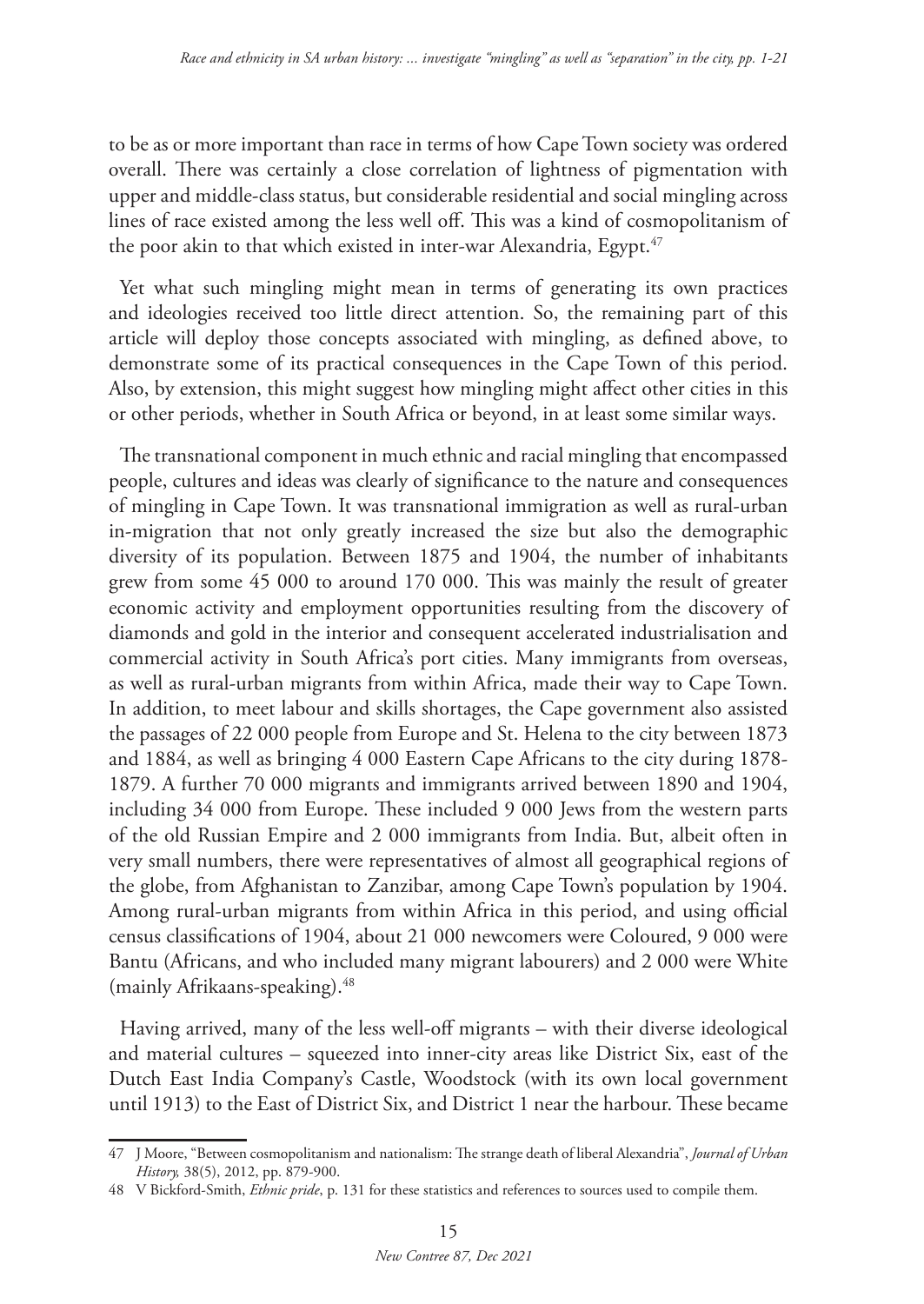the Cape Town areas most characterised by a high degree of residential integration of the relatively trouble-free kind. In the 1870s and 1880 at least, there was still considerable institutional and social integration in the city, if especially in these areas. In terms of government institutions, hospitals and prisons had yet to be segregated, and the same was true of at least some government schools. Beyond government institutions, there was wide ethnic/racial diversity among the pupils at inner-city British church mission schools like St Paul's or St Mark's in central Cape Town, as well among the patrons of many "canteens" (pubs/hotel bars) in similar parts of the town. This was often also true of stage entertainments and early cinema or bioscope shows, including those in some venues not confined to the poor. In addition, some trade unions as well as sports teams were also ostensibly open to all, including the Docks and Woodstock cricket teams.

The integration described above may well have been mainly of the limited kind where people of diverse ethnicities or racial affinities mingled in a (largely) mutually tolerant way rather than socialising, co-operating in work ventures, or becoming firm (perhaps lifelong) friends across such affinities. Yet evidence suggests that integration of these deeper kinds was not uncommon. The governor of the Cape Colony, Sir Walter Hely-Hutchinson suggested as much in a letter he wrote to Britain's colonial secretary, Joseph Chamberlain, in 1901. Hely-Hutchinson referred to Cape Town's "mixed population closely intermingled in their domestic relations, comprising Europeans…Jews, Malays, coloured persons, Chinese, Indians and Aboriginal Natives<sup>".49</sup> In the same year, the lead article in a local newspaper commenting on British artisan immigrants stated that "we have been astonished … to find how surprisingly large is the percentage of such settlers who marry coloured women".<sup>50</sup>

This last comment suggests, unsurprisingly, a gender dimension to cosmopolitan mingling. One calculation for Cape Town given during evidence to a Labour Commission in the early 1890s was that roughly 15% of all marriages were "mixed". Such marriages were not entirely confined to the working-classes, with a local journal reporting in 1883 that a British immigrant, the Earl of Stamford, had married a "coloured" woman.<sup>51</sup>

Maurice Evans, author of *Black and White in South East Africa: A Study in Sociology*, who visited Cape Town from Durban in 1911, confirmed these impressions and added further telling detail: 52

He hears that it is quite a common thing for the European immigrant introduced for railway and mechanical work to marry, even to prefer to marry, women of colour … he sees toleration of colour and social admixture to

<sup>49</sup> Cape Archives, Government House files 35/40, Governor to Joseph Chamberlain, 23 April 1901.

<sup>50</sup> *South African News*, 4 April 1901.

<sup>51</sup> N Worden, E van Heyningen and V Bickford-Smith, *Cape Town*…, p. 227.

<sup>52</sup> MS Evans, *Black and white in South East Africa* (London, Longman's Green, 1916), pp. 296-297.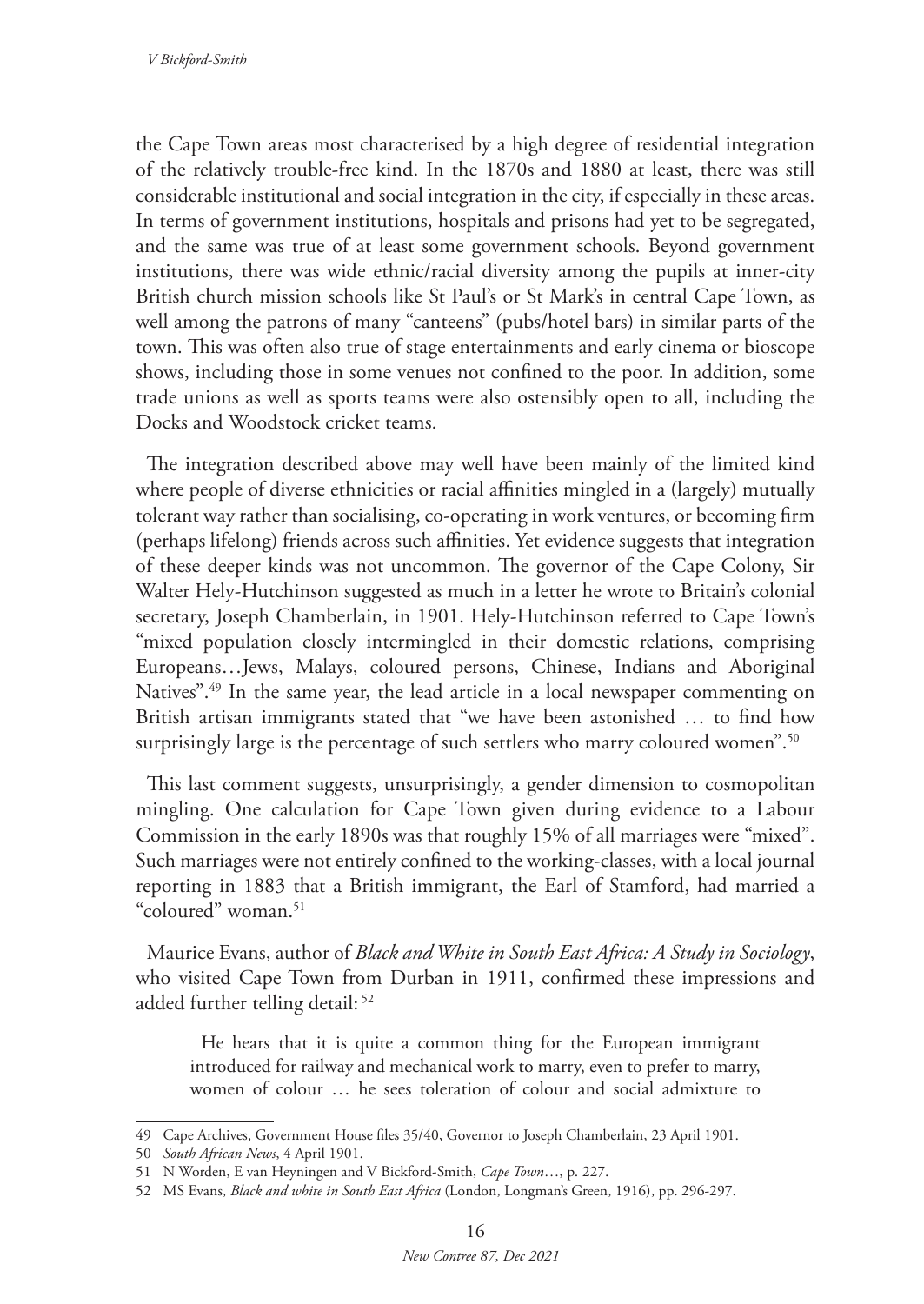which he is quite unaccustomed; it is evident on the streets, on the tramcars, in the railway stations, public offices, and in places of entertainment … a sight impossible in an eastern town such as Durban, or Pietermaritzburg ... Young white men will be walking with well-dressed coloured girls, and an older European may often be seen with coloured wife and children of varying shades … [in a bioscope/cinema audience one sees] representatives of every colour from the light-haired fair complexioned Scandinavian sailor or English workman to the sooty black of the Shangaan … he will find no distinction made, all and any colour occupy the same seats, cheek by jowl, and sometimes on each other's knees.

Marriages and co-habitations also included white women and coloured men.<sup>53</sup> Indeed it seems as though it was quite common throughout the nineteenth century for women immigrants from Britain to prefer Muslim husbands (then also known as Cape Malays, and often of slave descent), in part because of their abstinence from alcohol.<sup>54</sup> There could still be prejudice against inter-racial unions from family members on either side. For instance, white relatives disassociated themselves from a Mrs Niemand after she married a coloured man.55

This may well have reflected a growing alarm among many who self-identified as white about sexual liaisons of any kind across white-black racial divides. Such alarm was in keeping with growing social Darwinian fears in the late nineteenth century that "miscegenation" led to "race" degeneration. White supremacy was predicated on the existence of white racial "purity". White women in particular, in patriarchal perspective, required protection from black men. By the early decades of the twentieth century, this was expressed both in periodic occasions of "Black Peril" urban panic – over the supposed threat that black men posed to white women – alarmist colonial literature to this effect, and official investigation. In time, it also gave rise to legislation prohibiting such sexual liaisons.<sup>56</sup>

Yet the extent of friendly or intimate mingling described in accounts above helps to explain the existence of inter-racial cosmopolitanism frequently displayed in the city well into the twentieth century, and that never completely disappeared, though drastically reduced, even with the advent of apartheid. Perception of commonalities in ideas or life experience (despite likely simultaneous awareness of difference) was usually part of the explanation, with gender playing an important role here. One such display was provided by 500 dockworkers of very diverse origins who temporarily paralysed work at the docks when going on strike for better pay. Their

<sup>53</sup> VC Malherbe, "Family law and the 'great moral public interests' in Victorian Cape Town, c.1850-1902", *Kronos*, 30, 2010, pp. 7-27.

<sup>54</sup> VC Malherbe, "Christian-Muslim marriage and co-habitation: An aspect of identity and family formation in nineteenth century Cape Town", *The Journal of Imperial and Commonwealth History*, 31(1), 2008, pp. 5-24.

<sup>55</sup> VC Malherbe, "Family law…", p. 26.

<sup>56</sup> V Bickford-Smith, *Ethnic pride*, pp. 115-119. See also V Bickford-Smith, *Emergence of the South African metropolis*, pp. 114-121 for discussion of Black Peril panics, investigations and literature.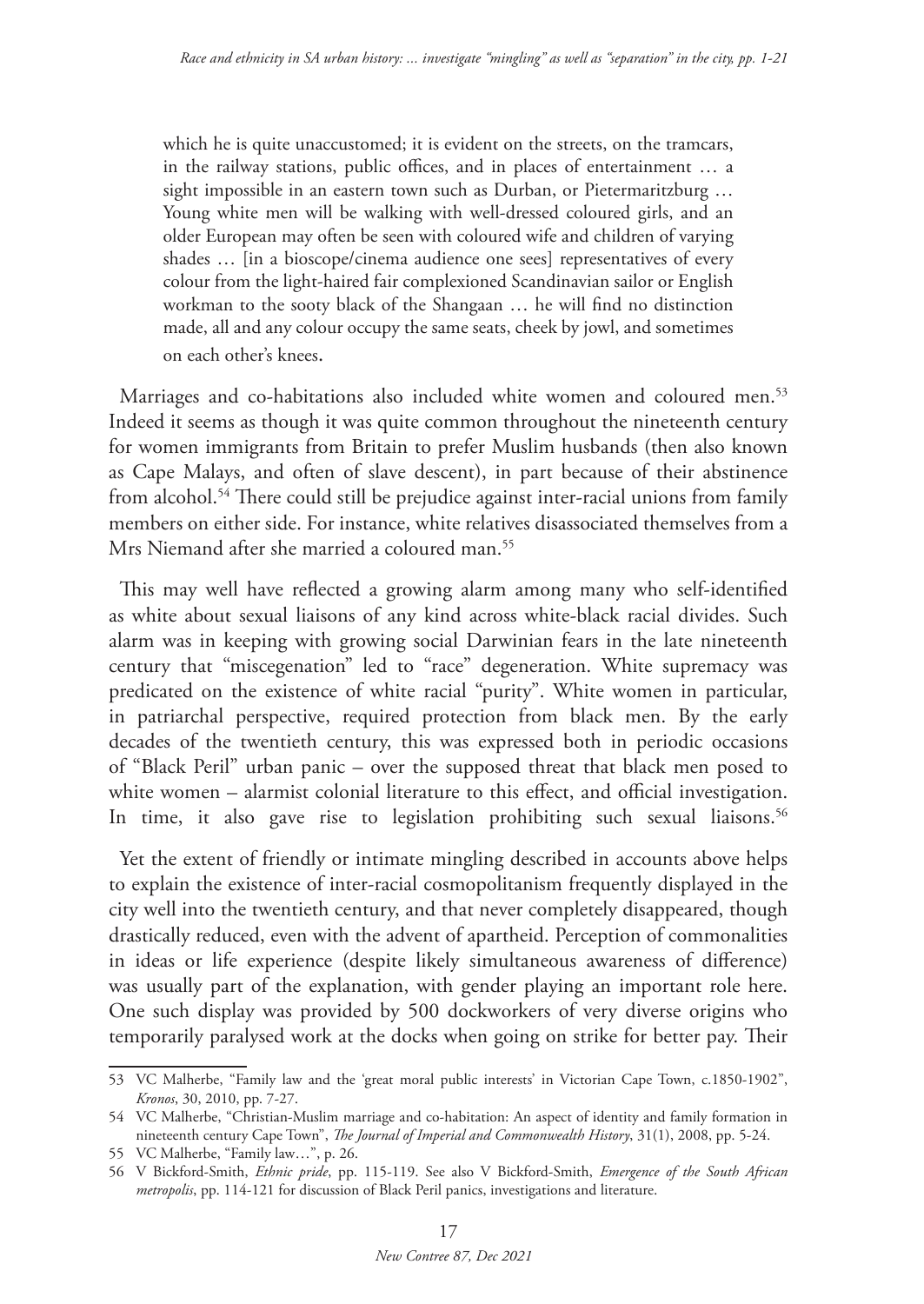leaders included Jamaican immigrant John Titus, an Englishman called Henry Yateman and French West African Phillip Susa. A bar near the docks at the Queen's Hotel became their headquarters, masculine conviviality and co-operation between them thereby duly lubricated. All three were eventually arrested for attempting to introduce picketing to the Cape and intimidating those who wished to work. Willingness to engage with others across racial lines was presumably facilitated by shared western education, Christianity and a desire to help the less fortunate in an instance of more middle-class cosmopolitan co-operation. This featured Estcourt born and Zulu home language speaking Alfred Mangena – who later qualified as a barrister in London, and became a founder-member of the ANC – and British immigrant Cowley Evangelist Father Bull, who lived among the poor in District Six. They worked together to help African migrant workers at the docks as well as Africans moved from the inner-city to Ndabeni.<sup>57</sup>

There were many other individuals who because of personal background, life experiences, or deeply held ideological convictions, or a combination of all three, participated in what might be described as cosmopolitan initiatives. One such was John Tobin, himself the creolised son of an Irish immigrant and a slave descendant, who initiated outdoor gatherings in District Six known as the Stone meetings in the early 1900s. These were addressed by speakers of, physically and figuratively, all political complexions. Another was ex-Coldstream Guardsman Wilfred Harrison who became the founder member of the non-racial Social Democratic Foundation (SDF) in 1903. He gave speeches to all comers on the merits of socialism at Van Riebeeck's statue, at the foot of Adderley Street, on Sunday mornings. Three years later, in 1906, it was the SDF that called mass meeting and demonstrations of thousands of the unemployed without distinction of race or ethnicity on the city's Grand Parade. This was amid a severe economic depression, and the meetings eventually led to major riots that included working-class women as well as men.58 By the mid-twentieth century, individual women become more prominent in the historical record of Cape Town cosmopolitanism. This was influenced by gradually changing gender patterns of employment as well as perceptions of acceptable gender roles in public life. Ray Alexander, Cissie Gool, Phyllis Ntantala and Pauline Podbrey, to give but four notable examples, were part of an inter-racial and politically aware (predictably left-leaning) social network of political and trade union activists in 1940s and 1950s Cape Town.<sup>59</sup>

Given the extent of mingling described by Evans and others, considerable creolisation of cultures and ideas was inevitable. Indeed, our earlier mention of trade

<sup>57</sup> V Bickford-Smith, *Ethnic pride*, pp. 108, 183.

<sup>58</sup> V Bickford-Smith, "Ethnicity, place and protest: Perspectives on radical cultures and local identities in South African cities", K Cowman and I Packer (eds.), *Radical cultures and local identities in international context c.1780-c.1980* (Cambridge, Cambridge Scholar, 2010), pp. 195-212.

<sup>59</sup> V Bickford-Smith, E van Heyningen and N Worden, *Cape Town in the twentieth century* (Cape Town, David Philip, 1999), p. 121.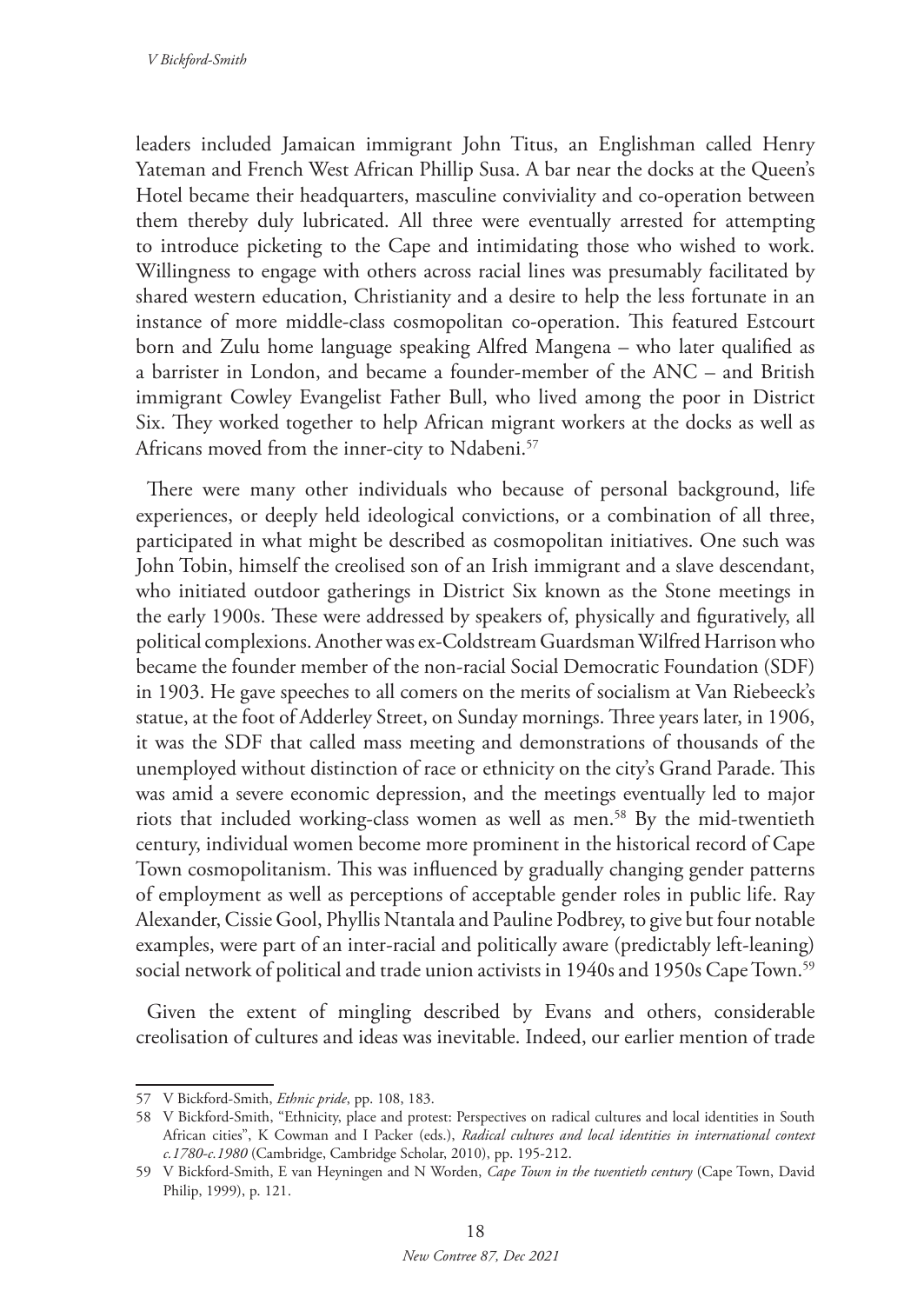unions and sport teams suggest as much. So do references to theatre and cinema entertainment, or mission schools, or newspapers. All of these transmitted a range of ideas and cultural influences from abroad, if only most notably Britain and the United States. They inclided the likes of musical traditions, dress fashions, hairstyles, gangster and cowboy machismo and other mannerisms, picketing, trade unionism, socialism and ideas of freedom of speech and assembly. Much of this might have been creolisation of a seemingly unequal, core-periphery, or coloniser-colonised, anglicising of the colonial working-class kind. One that helped underpin a crossracial, cross-ethnic British Empire loyalism, most notably in time of war or on royal occasions like Victoria's Jubilee in 1887: "even the poorest Malays in the back streets illuminated their tenements" according to a local newspaper.<sup>60</sup> When the Queen died in 1901, apparently "everyone" wore signs of mourning.<sup>61</sup>

Yet one can argue that creolisation in Cape Town was not merely a unilinear process. This was something explored in some of my research after the completion of *Ethnic pride* that paid more attention to the phenomenon. From the perspective of locals, including slave descendants, taking on elements of British or other "foreign" culture could be a matter of considered choice as much as Imperial imposition. In the case of some ideas and political ideologies it meant learning the language of anti-Imperialism, in English, as well as offering socio-economic advantages. Nonimmigrant Capetonians had considerable agency in deciding what cultural forms to accept and why, and in making adaptations. This could produce the likes of syncretic forms of Christianity, perhaps in independent churches; or a fusion of imported and existing musical and lyrical styles; or adaptations of local languages and adoptions of imported accents; or the use of trade unions and the political party system to argue for improvement in work conditions or of Cape society in general, albeit with growing frustration.<sup>62</sup>

In addition, as Hannertz suggests, creolisation produced some particularly complex and innovative creative adaptations. One such example was an annual showpiece of assertive working-class coloured community consciousness, the self-named and purposefully self-mocking "Coon Carnival" at New Year. This emulated yet also appeared to parody British military parades. Participants adopted, but adapted (and continued to do so over time), the dressing-up, disguising one's face, self-mockery and street parading itself that were features of many other festive or theatrical occasions in nineteenth century-Cape Town: whether a cross-racial carnival that celebrated a

<sup>60</sup> *Excalibur*, 24 June 1987.

<sup>61</sup> *Cowley Evangelist*, 1901, p. 126.

<sup>62</sup> V Bickford-Smith, "Revisiting anglicisation in the nineteenth century Cape Colony", *Journal of Imperial and Commonwealth History*, 31(2), 2003, pp. 82-95; V Bickford-Smith, "The betrayal of Creole elites, 1880-1920", P Morgan and S Hawkins (eds.), *Black experience and the empire* (Oxford, Oxford University Press, 2004), pp. 194-227; V Bickford-Smith, "Meanings of freedom: Social position and identity among ex-slaves and their descendants in Cape Town, 1875-1910", N Worden and C Crais (eds.), *Breaking the chains: Slavery and its legacy in the nineteenth century Cape Colony* (Johannesburg, Wits University Press, 1994), pp. 289-312.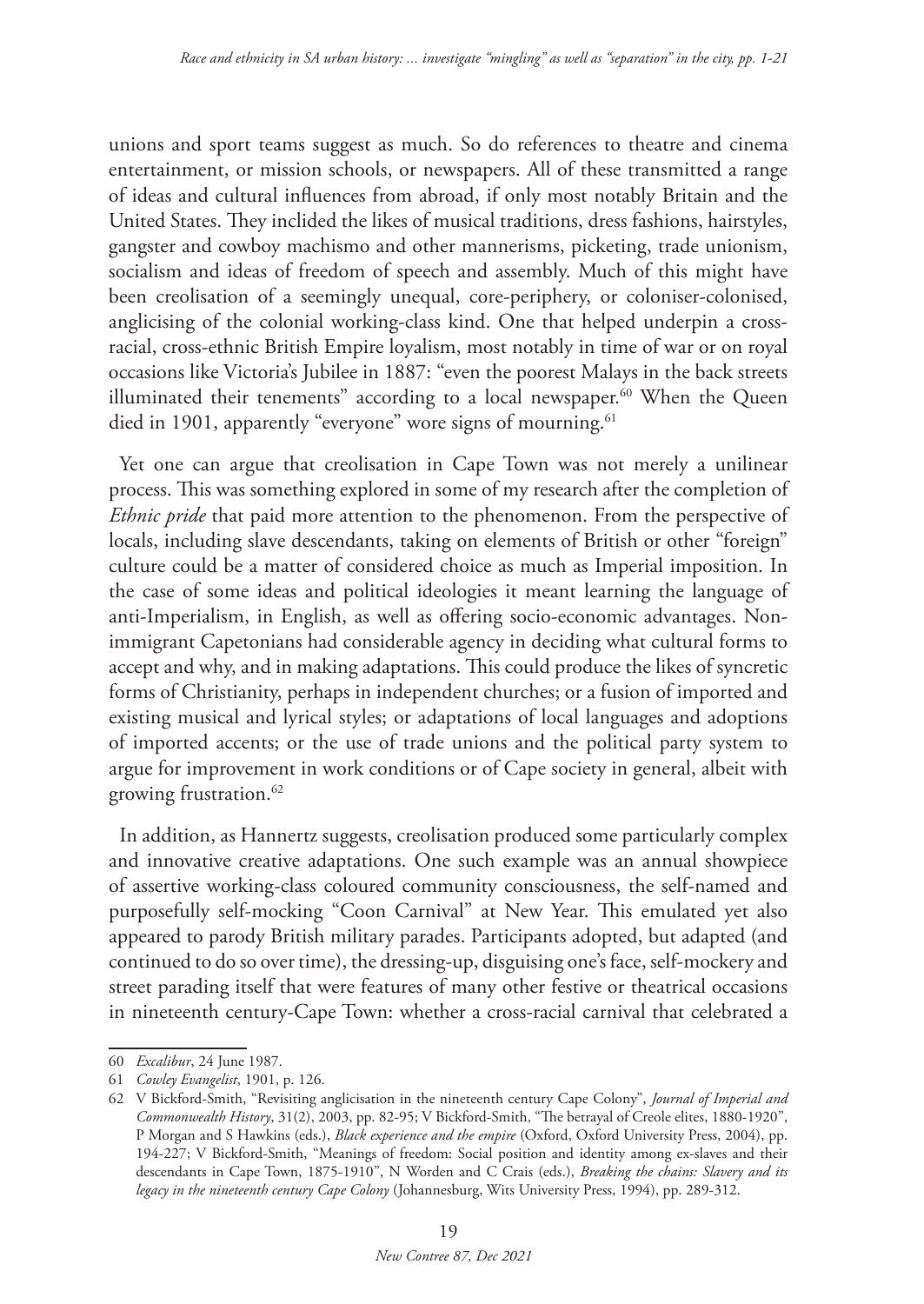British royal wedding in 1863, or a summer fete in the centre of town in 1866. On this second occasion, 5 000 patrons across the social and melanin spectrum wore fancy dress or false noses while watching performances by white Christie minstrels in black-face make-up who were themselves emulating visiting American minstrel groups. There was also the way that coloured street songs that might be part of New Year Carnival ranged from old "street" or "drum" ditties, *ghoemaliedjies* (themselves the result of slave cultural creolisation in the Dutch colonial period), through those that stemmed from American minstrelsy, to London music hall favourites like "Daisy", "After the ball was over", and "My grandfather's clock". Yet despite all this creolisation, marching as self-proclaimed Coons through the central streets of Cape Town was a defiant act of coloured working-class solidarity and self-assertion.<sup>63</sup>

## **Conclusion**

Thinking anew about the relationship between mingling and separation comes at a time in many parts of the world when there appears to be renewed emphasis in the academy and the media on the reality of racial difference and its transgenerational heritability. An emphasis that on occasion at least seems to be reifying rigid and immutable divides between (a racially determined) "my group culture" and "your culture/s", or "my lived experiences" and those of others. There may well be political efficacy in doing so. Yet there might also be a danger that this can begin to resemble belief in monolithic, tightly bounded, racial/ethnic groups that justified apartheid, or segregation in the American South, or concomitant ideologies of black separatism as advocated by the Nation of Islam in the early 1960s. Albeit evocations of racial difference today are at least at times accompanied by some acknowledgment of the socially constructed nature of its "reality".

Yet in contrast, there are many writers and academics who have pointed to the extent of cosmopolitanism and creolisation evident in so many cities today. This has resulted from transnationalism-induced mingling celebrated by the likes of Salman Rushdie as: "the transformation that comes with new and unexpected combinations of human beings. Cultures, ideas, politics, movies, songs … Rejoice in mongrelisation, fear the absolutism of the Pure".<sup>64</sup> There are echoes here of words deployed by Breyten Breytenbach speaking at the University of Cape Town's Summer School two decades earlier. The year was 1973, still within the heyday of apartheid, during a brief visit back to South Africa with his Vietnamese wife Yolande (Ngo Thi Hoang Lien) from exile in Paris. In typically provocative and celebratory fashion, Breytenbach spoke of

<sup>63</sup> V Bickford-Smith, "Leisure and social identity in Cape Town, British Cape Colony, 1838-1910", *Kronos: Journal of Cape History* (Pre-millenium issue, 1998/9), pp. 103-128. For later and far more extensive treatments of the Cape Town Carnival see D-C Martin, *Coon Carnival: New Year in Cape Town, past and present* (Cape Town, David Philip, 1999); JE Mason, *One love, ghoema beat: Inside the Cape Town Carnival* (Charlottesville: VA, University of Virginia Press, 2010).

<sup>64</sup> S Rushdie*, Imaginary homelands* (Cambridge, Granta Press, 1992), p. 394.